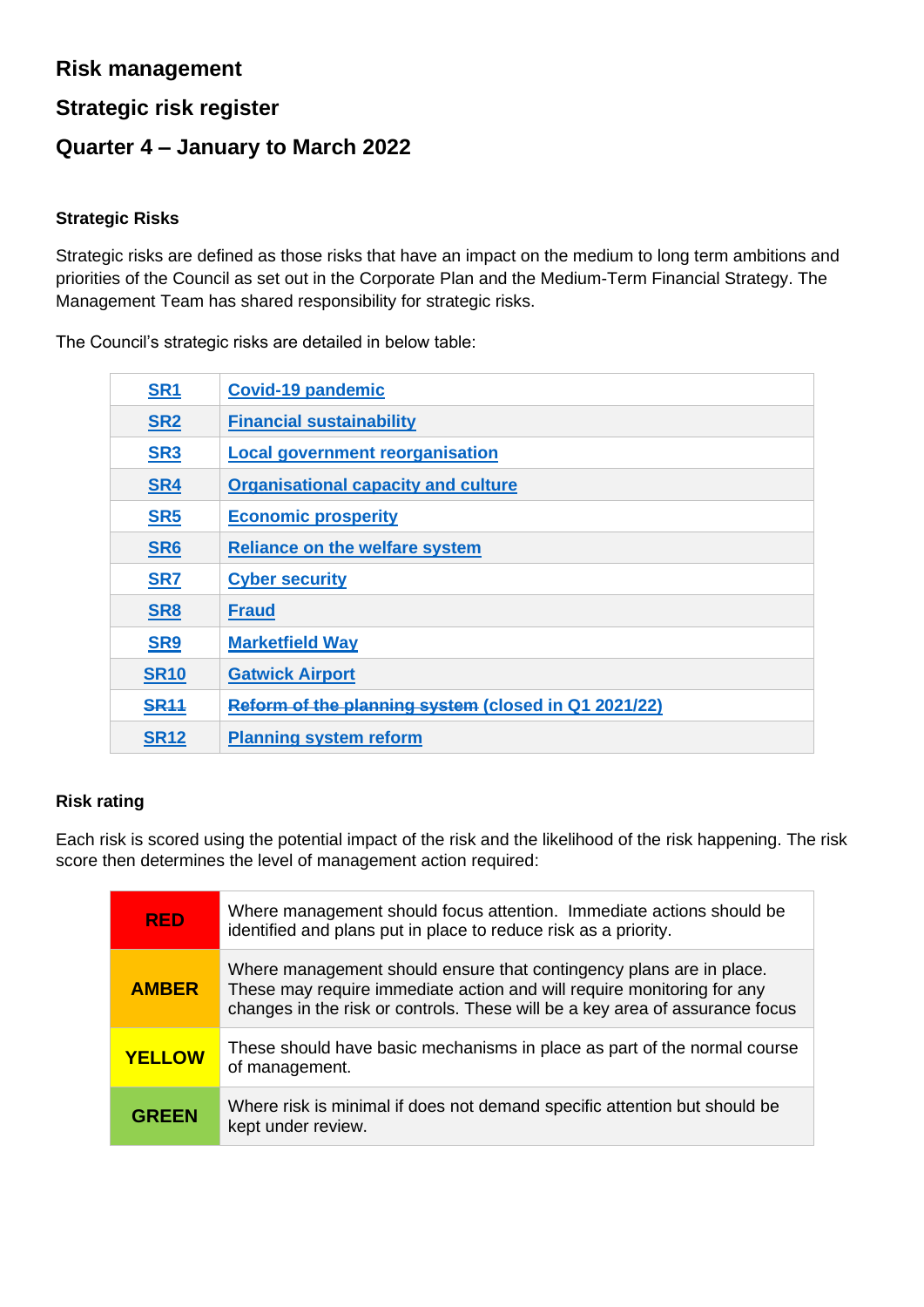| <b>Tolerate</b> | Decide to accept the risk and take no further measures. This should be a<br>conscious and deliberate decision taken having decided that it is more cost<br>effective to do so than attempt mitigating action. |
|-----------------|---------------------------------------------------------------------------------------------------------------------------------------------------------------------------------------------------------------|
| <b>Transfer</b> | Transfer all or part of the risk. For example, to insurance or to other<br>agencies/contractors.                                                                                                              |
| <b>Treat</b>    | Proactive action taken to reduce:<br>The probability of the risk happening by Introducing control measures<br>The impact of the risk should it occur.                                                         |
| Close           | This could involve changing an aspect of the activity or ceasing to provide<br>the service/function/project and thus eliminate the risk.                                                                      |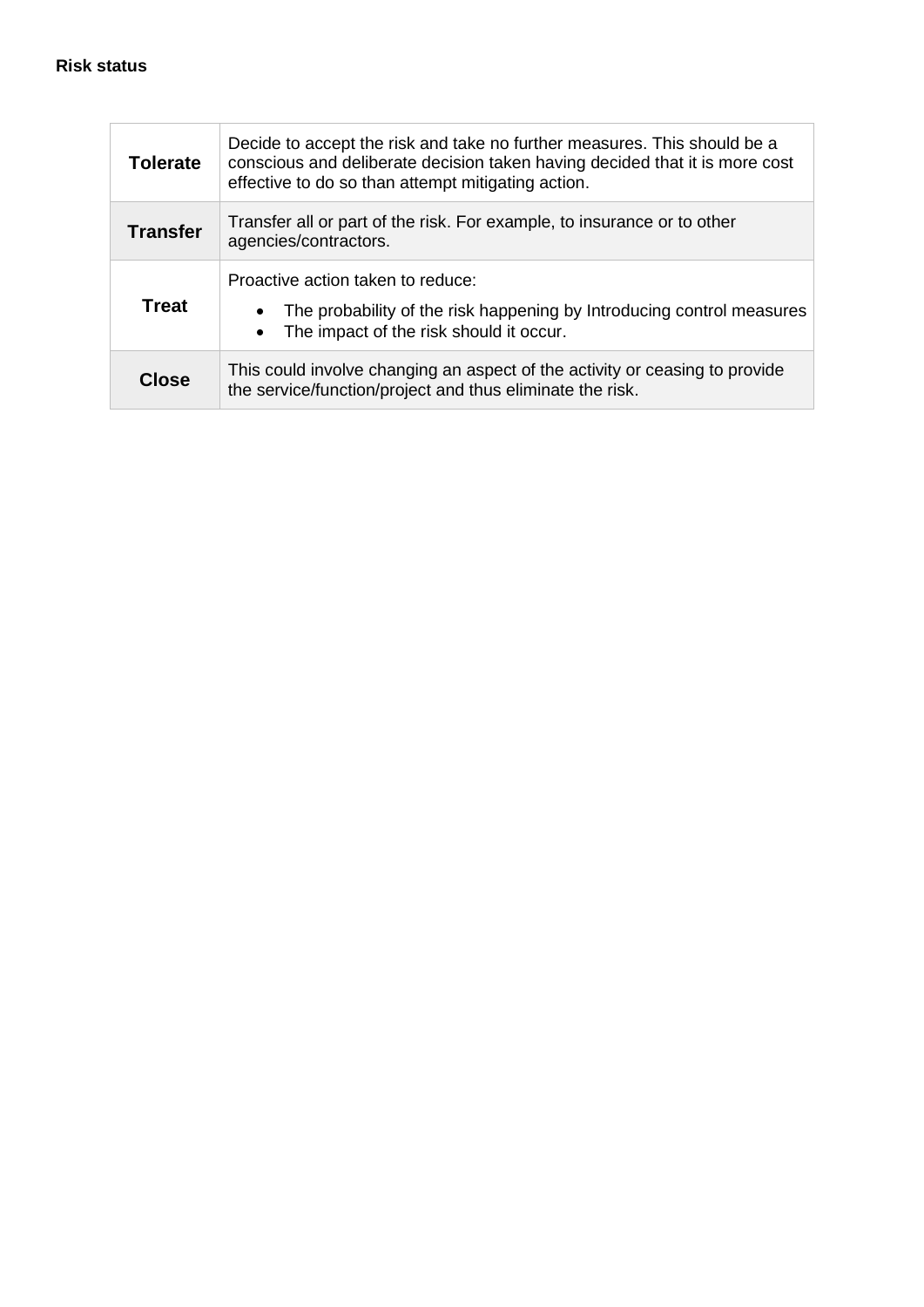# **RISK RATINGS**

<span id="page-2-1"></span><span id="page-2-0"></span>

| <b>IMPACT</b>      |                         |             |                 |                            |                                 |                          |
|--------------------|-------------------------|-------------|-----------------|----------------------------|---------------------------------|--------------------------|
| Grave              | $5\phantom{1}$          |             |                 |                            |                                 |                          |
| <b>Significant</b> | $\overline{\mathbf{4}}$ |             | <b>SR7</b>      | SR3<br>SR4<br>SR9          | $SR2$                           | $SRS$                    |
| <b>Moderate</b>    | $\mathbf{3}$            |             | <b>SR1</b>      | <b>SR10</b><br><b>SR12</b> | $\frac{\text{S}R6}{\text{S}R8}$ |                          |
| <b>Minor</b>       | $\overline{2}$          |             |                 |                            |                                 |                          |
| <b>Almost none</b> | $\mathbf 1$             |             |                 |                            |                                 |                          |
|                    |                         | $\mathbf 1$ | $\overline{2}$  | $\mathbf{3}$               | $\overline{\mathbf{4}}$         | $5\phantom{a}$           |
| <b>LIKELIHOOD</b>  |                         | Rare        | <b>Unlikely</b> | <b>Possible</b>            | More than<br>likely             | <b>Almost</b><br>certain |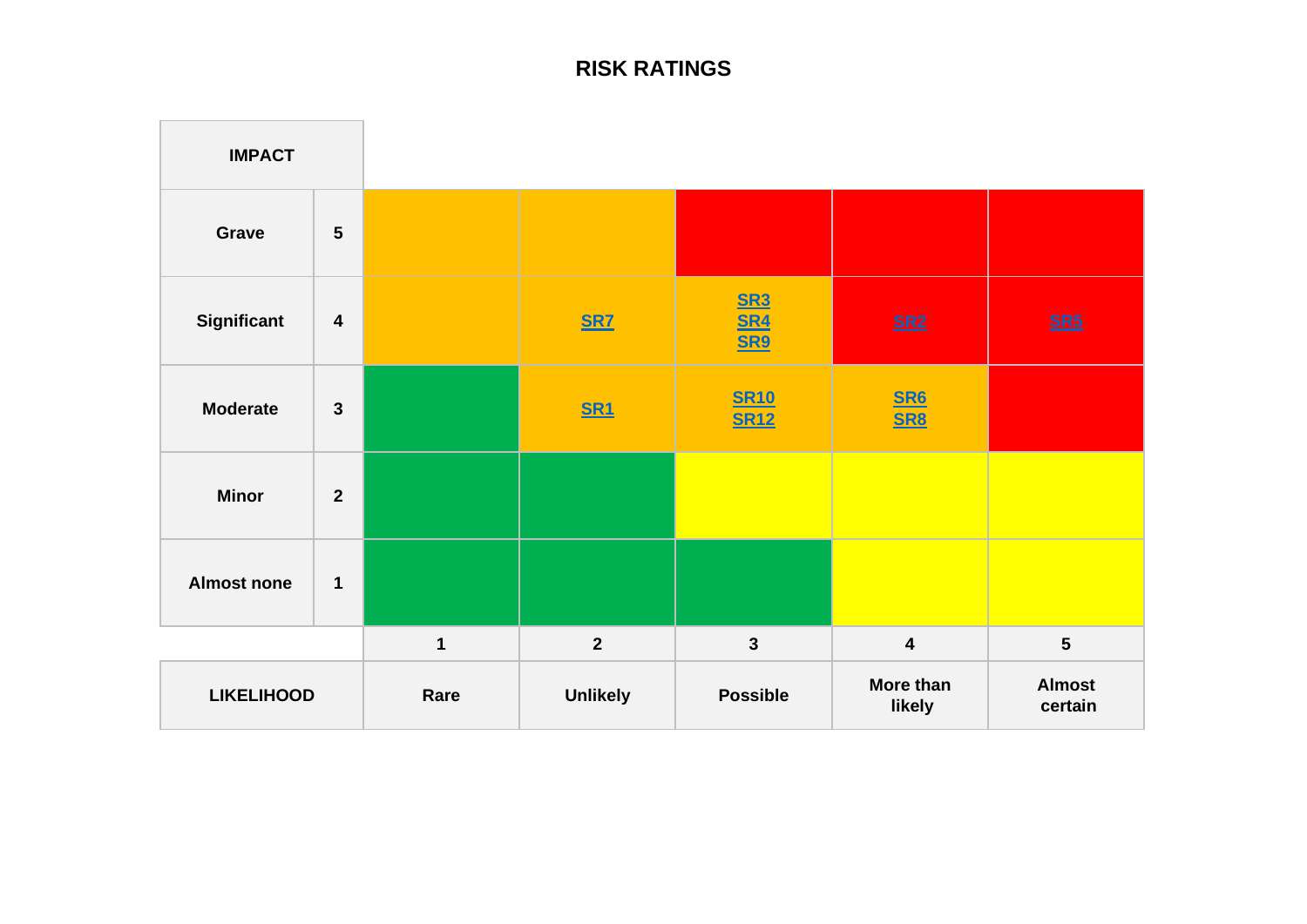<span id="page-3-0"></span>

|                    | SR <sub>1</sub>                       | Covid-19 pandemic                                                                                                                                                                                                                                                                               |                                                                                                                                                                |                  |  | <b>AMBER</b> |
|--------------------|---------------------------------------|-------------------------------------------------------------------------------------------------------------------------------------------------------------------------------------------------------------------------------------------------------------------------------------------------|----------------------------------------------------------------------------------------------------------------------------------------------------------------|------------------|--|--------------|
| <b>Description</b> |                                       | The Council will continue to respond to the Covid-19 pandemic in supporting<br>residents, businesses as well as other partner public sector organisations.                                                                                                                                      |                                                                                                                                                                |                  |  |              |
|                    |                                       | corporate objectives.                                                                                                                                                                                                                                                                           | The effects of the pandemic, coupled with the ongoing response, could result in<br>significant disruption to the delivery of services and the achievement of   |                  |  |              |
| Owner              |                                       | <b>Portfolio Holder</b>                                                                                                                                                                                                                                                                         | <b>Cllr Brunt</b>                                                                                                                                              |                  |  |              |
|                    |                                       | <b>Officers</b>                                                                                                                                                                                                                                                                                 | Mari Roberts-Wood and Luci Mould                                                                                                                               |                  |  |              |
|                    |                                       | well as robust risk assessments.                                                                                                                                                                                                                                                                | Ongoing planning for disruption caused by the pandemic, including maintaining<br>organisational preparedness via emergency and business continuity planning as |                  |  |              |
|                    | <b>Controls</b>                       | Resumption of Covid-19 command and control processes and procedures if<br>required.                                                                                                                                                                                                             |                                                                                                                                                                |                  |  |              |
|                    |                                       | Liaison with partners and the Surrey Local Resilience Forum.                                                                                                                                                                                                                                    |                                                                                                                                                                |                  |  |              |
|                    |                                       | Operating within the confines of, and responding to, Covid-19 has now become<br>'business as usual' for the Council. Ongoing disruption is expected and<br>continues to be proactively planned for.                                                                                             |                                                                                                                                                                |                  |  |              |
|                    |                                       | Council services have continued to operate as usual throughout Q4.                                                                                                                                                                                                                              |                                                                                                                                                                |                  |  |              |
|                    |                                       | The Council's offices have now fully reopened to staff. Covid-19 control<br>measures continue to be in place to mitigate against workplace transmission,<br>thereby safeguarding staff welfare and business continuity.                                                                         |                                                                                                                                                                |                  |  |              |
|                    | <b>Mitigating</b><br>actions/progress | During 2021/22 several plans integral to the Council's preparedness and<br>response to the pandemic have been updated, including the: Pandemic Plan;<br>Emergency Plan and Surge Testing Plan. Service business continuity plans<br>continue to be reviewed and kept up to date as appropriate. |                                                                                                                                                                |                  |  |              |
|                    |                                       | The Council continues to engage with partners in Surrey, including at the Local<br>Resilience Forum and other districts and boroughs.                                                                                                                                                           |                                                                                                                                                                |                  |  |              |
|                    |                                       | This risk will transfer over to the 2022/23 strategic risk register as SR1<br>'Coronavirus pandemic'.                                                                                                                                                                                           |                                                                                                                                                                |                  |  |              |
|                    | Likelihood                            | Unlikely                                                                                                                                                                                                                                                                                        |                                                                                                                                                                | <b>Direction</b> |  |              |
| <b>Score</b>       | Impact                                | Moderate                                                                                                                                                                                                                                                                                        |                                                                                                                                                                | of travel        |  |              |
|                    | <b>Status</b>                         | <b>Treat</b>                                                                                                                                                                                                                                                                                    |                                                                                                                                                                |                  |  |              |
| Last update        |                                       | 4 May 2022                                                                                                                                                                                                                                                                                      |                                                                                                                                                                |                  |  |              |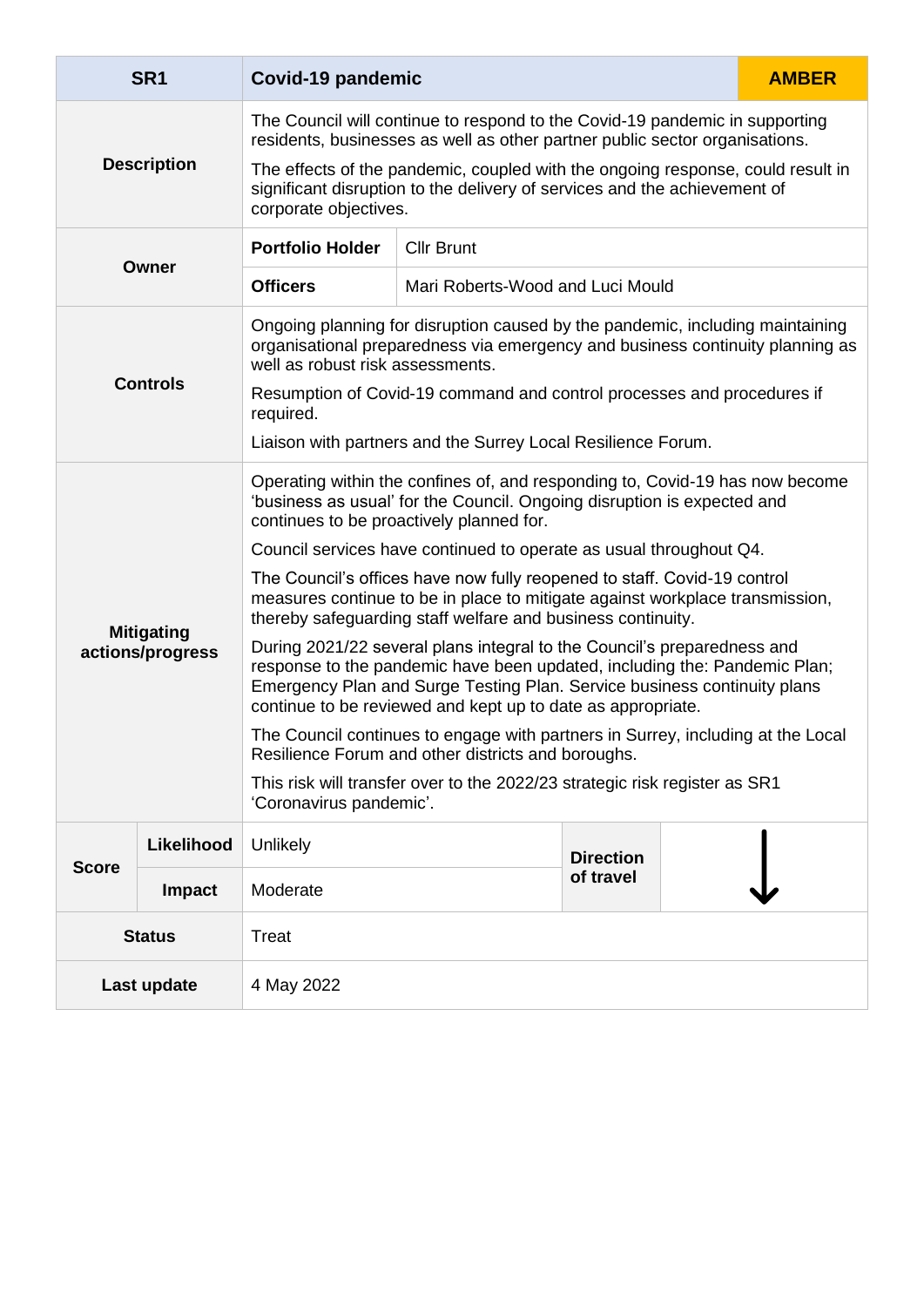<span id="page-4-1"></span><span id="page-4-0"></span>

| SR <sub>2</sub>                       | <b>Financial sustainability</b>                                                                                                                                                                                                                                                                                                                                                                            |                                                                                                                                                                                                                                                                                                                                                                                            | <b>RED</b> |  |  |
|---------------------------------------|------------------------------------------------------------------------------------------------------------------------------------------------------------------------------------------------------------------------------------------------------------------------------------------------------------------------------------------------------------------------------------------------------------|--------------------------------------------------------------------------------------------------------------------------------------------------------------------------------------------------------------------------------------------------------------------------------------------------------------------------------------------------------------------------------------------|------------|--|--|
|                                       |                                                                                                                                                                                                                                                                                                                                                                                                            | In the wake of the COVID-19 pandemic and resultant recession, the Council<br>faces a period of unprecedented financial uncertainty.                                                                                                                                                                                                                                                        |            |  |  |
|                                       | The most significant risks relate to the extent to which the Government will fund<br>the unplanned expenditure that is being incurred to deliver the Council's COVID-<br>19 responsibilities at the same time as experiencing material reductions in<br>income from fees and charges and local taxes.                                                                                                      |                                                                                                                                                                                                                                                                                                                                                                                            |            |  |  |
| <b>Description</b>                    |                                                                                                                                                                                                                                                                                                                                                                                                            | If this substantial financial burden is not mitigated through direct Government<br>support, then these unplanned financial pressures will have an adverse impact<br>on the Council's capacity to deliver against its Corporate Plan ambitions. The<br>delivery of corporate plan objectives will similarly be jeopardised if the Council is<br>unable to secure additional income streams. |            |  |  |
|                                       |                                                                                                                                                                                                                                                                                                                                                                                                            | The ongoing financial settlement with the Government also remains uncertain.                                                                                                                                                                                                                                                                                                               |            |  |  |
|                                       | The Council is therefore increasingly reliant on income derived, and to be<br>derived and generated, from investments, fees and charges and commercial<br>activities – the ability to do so, however, may be further restricted by changes in<br>legislation, regulations, and codes of practice. Commercial activity and<br>investments are similarly not without risk.                                   |                                                                                                                                                                                                                                                                                                                                                                                            |            |  |  |
| Owner                                 | <b>Portfolio Holder</b>                                                                                                                                                                                                                                                                                                                                                                                    | <b>Cllr Schofield</b>                                                                                                                                                                                                                                                                                                                                                                      |            |  |  |
|                                       | Pat Main                                                                                                                                                                                                                                                                                                                                                                                                   |                                                                                                                                                                                                                                                                                                                                                                                            |            |  |  |
|                                       | The Council will continue to ensure that strong financial management<br>arrangements are in place and will continue to invest in skills and expertise to<br>support the delivery of the Council's financial and commercial objectives while<br>managing risks.                                                                                                                                             |                                                                                                                                                                                                                                                                                                                                                                                            |            |  |  |
|                                       | The Medium-Term Financial Plan (MTFP) sets out the forecast budget<br>challenges over the coming five years and forms the basis for service and<br>financial planning. The Capital Investment Strategy provides an overview of how<br>capital expenditure, capital financing and treasury management activity<br>contributes to the provision of Council services and how associated risks are<br>managed. |                                                                                                                                                                                                                                                                                                                                                                                            |            |  |  |
| <b>Controls</b>                       |                                                                                                                                                                                                                                                                                                                                                                                                            | Creation and implementation of the Council's Financial Sustainability Plan which<br>will address the identified MTFP budget pressures.                                                                                                                                                                                                                                                     |            |  |  |
|                                       | The annual budget sets out the budget allocations for the current year and<br>confirms officer accountability for ensuring that expenditure and income are<br>managed within limits approved by Members. In-year budget monitoring reports<br>confirm compliance with these limits and report any action required to manage<br>budget variances.                                                           |                                                                                                                                                                                                                                                                                                                                                                                            |            |  |  |
|                                       | The Treasury Management Strategy helps ensure that investments achieve<br>target returns within approved security and liquidity limits and that borrowing to<br>fund the Capital Programme is affordable.                                                                                                                                                                                                  |                                                                                                                                                                                                                                                                                                                                                                                            |            |  |  |
|                                       |                                                                                                                                                                                                                                                                                                                                                                                                            | Creation and implementation of the Council's commercial strategy.                                                                                                                                                                                                                                                                                                                          |            |  |  |
|                                       |                                                                                                                                                                                                                                                                                                                                                                                                            | The COVID-19 pandemic resulted in material new financial risks, both in the<br>previous and current financial years and over the medium term.                                                                                                                                                                                                                                              |            |  |  |
| <b>Mitigating</b><br>actions/progress | from development projects.                                                                                                                                                                                                                                                                                                                                                                                 | The main area of ongoing concern remains the failure of income receipts to<br>return to pre-COVID levels, particularly in relation to parking fees. There is also<br>a risk that increased costs for goods, materials and labour, coupled with supply<br>chain disruption, may impact on our ability to deliver and thereby secure income                                                  |            |  |  |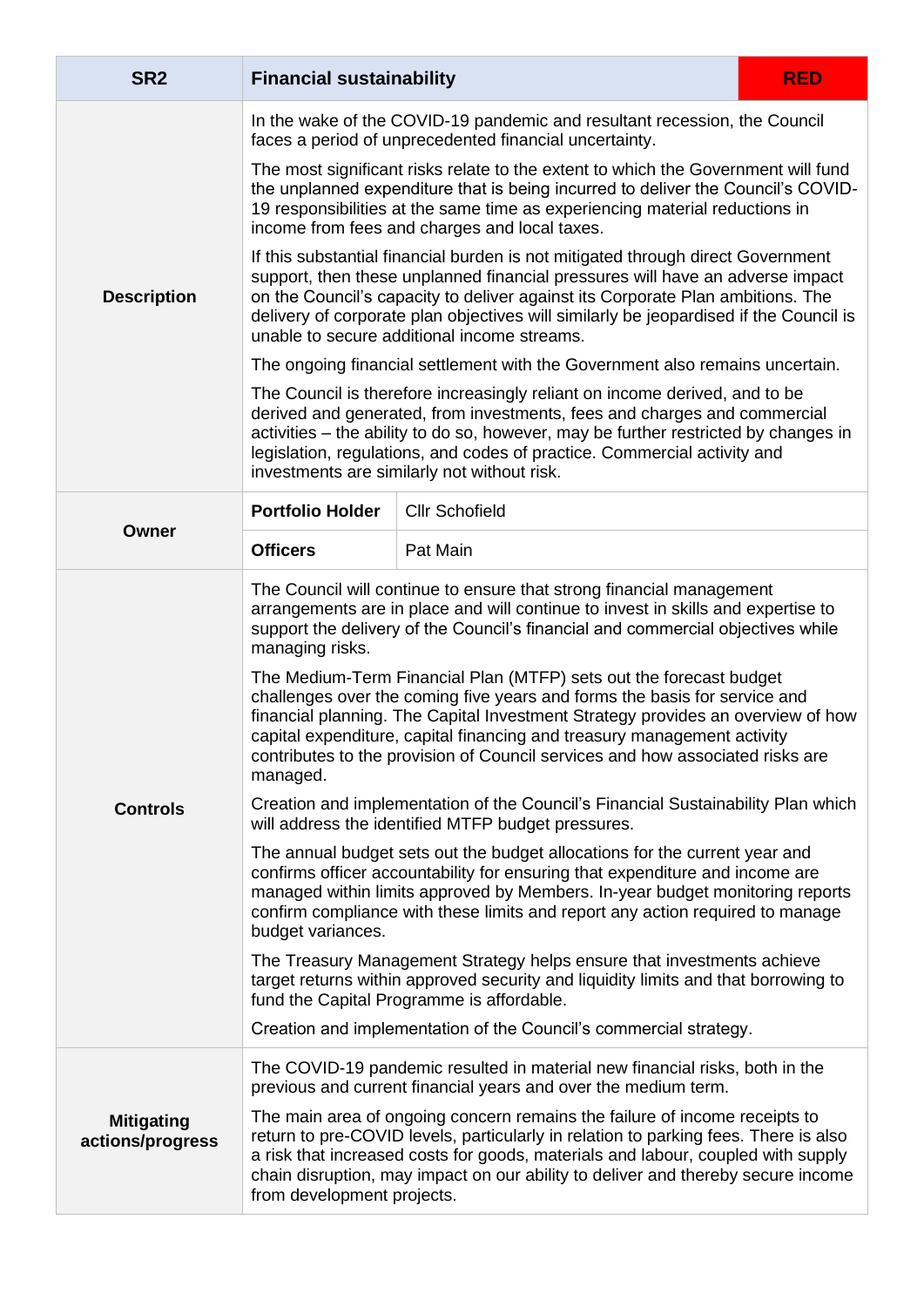|               | SR <sub>2</sub> | <b>RED</b><br><b>Financial sustainability</b>                                                                                                                                                                                                                                                                                                                                                                                                                                                                                                                  |                  |  |  |
|---------------|-----------------|----------------------------------------------------------------------------------------------------------------------------------------------------------------------------------------------------------------------------------------------------------------------------------------------------------------------------------------------------------------------------------------------------------------------------------------------------------------------------------------------------------------------------------------------------------------|------------------|--|--|
|               |                 | The specific outcomes of the government's planned Fair Funding Review and<br>Business Rates Reset remain unknown; however, they are expected to<br>significantly reduce funding.                                                                                                                                                                                                                                                                                                                                                                               |                  |  |  |
|               |                 | The Council's Medium-Term Financial Plan, approved by the Executive in July<br>2021, sets out the forecast budget challenge over the coming five years and<br>forms the basis for service and financial planning for 2022/23 onwards. Budget<br>setting for 2022/23 is now complete and budget proposals were approved in<br>February 2022.                                                                                                                                                                                                                    |                  |  |  |
|               |                 | Towards the end of Q4 the Council's financial sustainability plan commenced.<br>The programme is being overseen by a strategic officer steering group and will<br>regularly report to the Overview and Scrutiny Committee and Executive on<br>progress. The programme will: oversee a number of projects and initiatives to<br>deliver efficiencies and additional income; be responsible for service and<br>financial planning for 2023/24; and carry out a review of fees and charges to<br>ensure that the policy is being best applied across the Council. |                  |  |  |
|               |                 | The Council's Capital Investment Strategy was approved by the Executive in<br>July 2021. Capital Programme proposals for 2022/23 to 2026/27 were approved<br>in February 2022.                                                                                                                                                                                                                                                                                                                                                                                 |                  |  |  |
|               |                 | The Council has now adopted parts 1 and 2 of its Commercial Strategy. The<br>strategy sets out the overarching direction and parameters for the Council's<br>commercial activity, including guiding principles and the categories of<br>commercial activity that the Council will focus on.                                                                                                                                                                                                                                                                    |                  |  |  |
|               |                 | This risk will transfer over to the 2022/23 strategic risk register as SR2 'Financial<br>sustainability', with contextual updates made to the description to reflect the<br>position as of Q1 2022/23.                                                                                                                                                                                                                                                                                                                                                         |                  |  |  |
| <b>Score</b>  | Likelihood      | More than likely                                                                                                                                                                                                                                                                                                                                                                                                                                                                                                                                               | <b>Direction</b> |  |  |
|               | Impact          | Significant                                                                                                                                                                                                                                                                                                                                                                                                                                                                                                                                                    | of travel        |  |  |
| <b>Status</b> |                 | <b>Treat</b>                                                                                                                                                                                                                                                                                                                                                                                                                                                                                                                                                   |                  |  |  |
|               | Last update     | 12 April 2022                                                                                                                                                                                                                                                                                                                                                                                                                                                                                                                                                  |                  |  |  |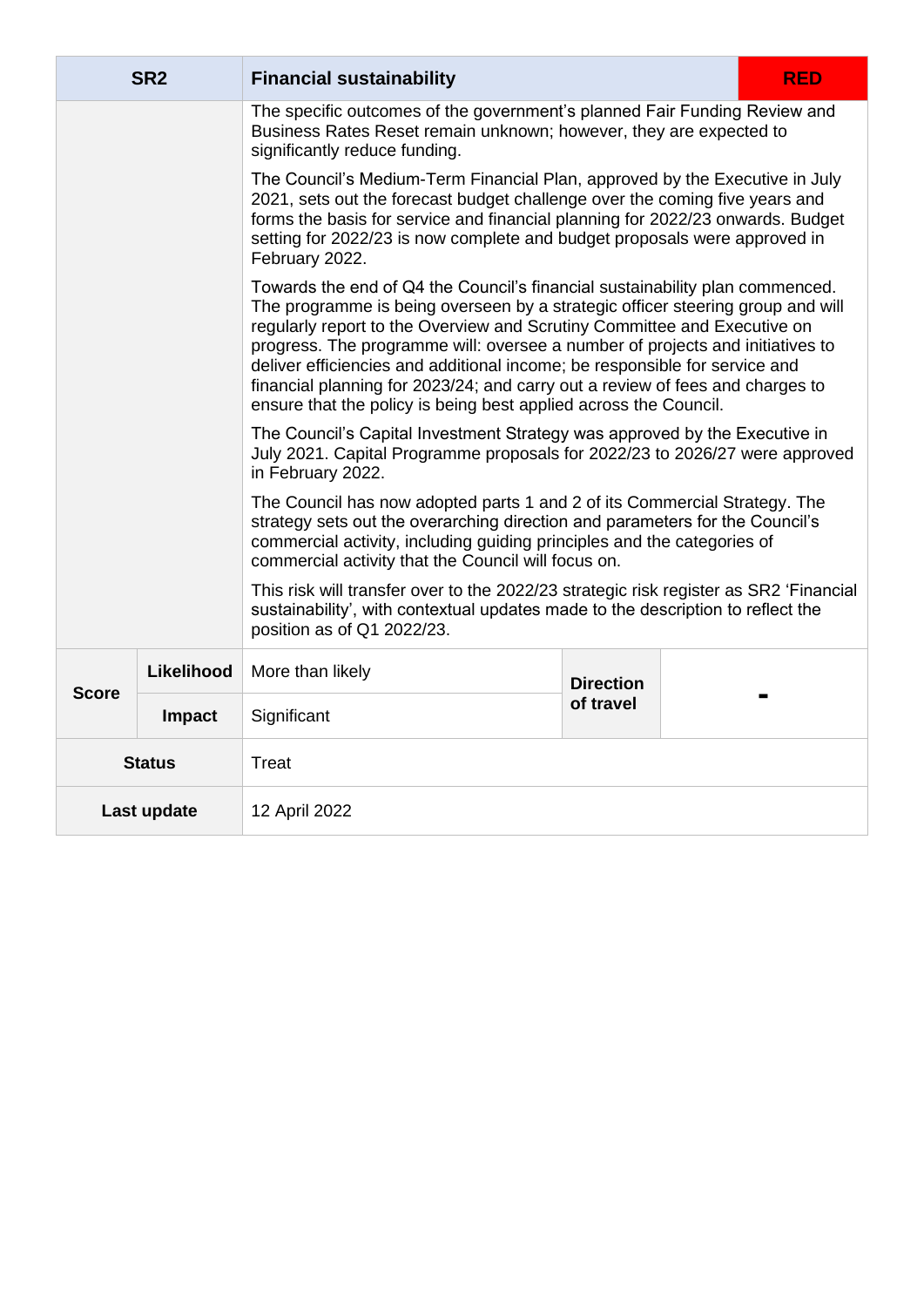<span id="page-6-1"></span><span id="page-6-0"></span>

|                    | SR <sub>3</sub>                       |                                                                                                                                                                                                                                                                                                                                                        | <b>Local government reorganisation</b>                                                                                                                             |                  |  | <b>AMBER</b> |
|--------------------|---------------------------------------|--------------------------------------------------------------------------------------------------------------------------------------------------------------------------------------------------------------------------------------------------------------------------------------------------------------------------------------------------------|--------------------------------------------------------------------------------------------------------------------------------------------------------------------|------------------|--|--------------|
| <b>Description</b> |                                       | A reorganisation of local government could be prompted by a range of scenarios<br>and circumstances, including the financial failure of an authority within Surrey or<br>as part of the government's devolution agenda. A White Paper on English<br>devolution and local recovery is expected in the latter part of 2021, delayed from<br>autumn 2020. |                                                                                                                                                                    |                  |  |              |
|                    |                                       | residents.                                                                                                                                                                                                                                                                                                                                             | The uncertainty surrounding, and subsequent results of, any local government<br>reorganisation could adversely affect the Council and the delivery of services for |                  |  |              |
|                    |                                       | <b>Portfolio Holder</b>                                                                                                                                                                                                                                                                                                                                | <b>Cllr Brunt</b>                                                                                                                                                  |                  |  |              |
|                    | Owner                                 | <b>Officers</b>                                                                                                                                                                                                                                                                                                                                        | Mari Roberts-Wood                                                                                                                                                  |                  |  |              |
|                    | <b>Controls</b>                       | Close working with neighbouring and partner authorities to develop alternative<br>proposals for the future of local government in Surrey.                                                                                                                                                                                                              |                                                                                                                                                                    |                  |  |              |
|                    |                                       | Lobbying central government where appropriate and necessary.                                                                                                                                                                                                                                                                                           |                                                                                                                                                                    |                  |  |              |
|                    |                                       | A government White Paper on devolution and 'levelling up' was published in<br>February 2022. The White Paper provides detail on the government's Levelling<br>Up objectives as well as details and principles of a new devolution framework.                                                                                                           |                                                                                                                                                                    |                  |  |              |
|                    |                                       | Surrey County Council are developing a proposal to secure a 'county deal' for<br>Surrey as described within the White Paper's devolution framework.                                                                                                                                                                                                    |                                                                                                                                                                    |                  |  |              |
|                    | <b>Mitigating</b><br>actions/progress | The White Paper states that the government will not pursue a mandatory, top-<br>down reorganisation of local government and reorganisation will not be a<br>condition of securing a devolution deal.                                                                                                                                                   |                                                                                                                                                                    |                  |  |              |
|                    |                                       | The Council will continue to seek to proactively influence the debate and<br>proposals on potential devolution deals as well as the future structure of local<br>government within Surrey.                                                                                                                                                             |                                                                                                                                                                    |                  |  |              |
|                    |                                       | This risk will transfer over to the 2022/23 strategic risk register as SR7 'Local<br>government reorganisation, devolution and levelling up'.                                                                                                                                                                                                          |                                                                                                                                                                    |                  |  |              |
|                    | Likelihood                            | Possible                                                                                                                                                                                                                                                                                                                                               |                                                                                                                                                                    | <b>Direction</b> |  |              |
| <b>Score</b>       | <b>Impact</b>                         | Significant                                                                                                                                                                                                                                                                                                                                            |                                                                                                                                                                    | of travel        |  |              |
| <b>Status</b>      |                                       | <b>Treat</b>                                                                                                                                                                                                                                                                                                                                           |                                                                                                                                                                    |                  |  |              |
| Last update        |                                       | 4 May 2022                                                                                                                                                                                                                                                                                                                                             |                                                                                                                                                                    |                  |  |              |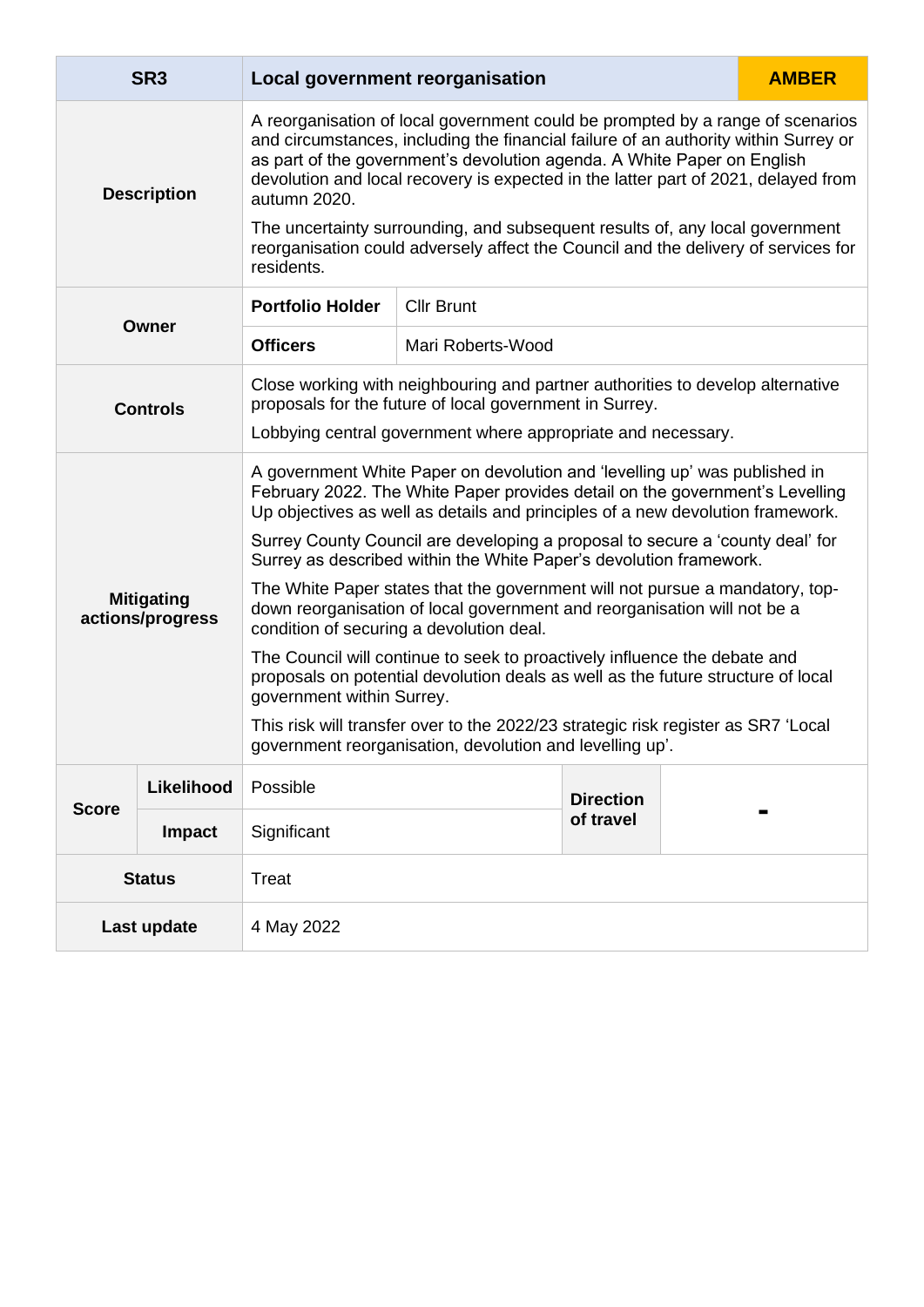<span id="page-7-1"></span><span id="page-7-0"></span>

|                    | SR4                                   |                                                                                                                                                                                                                                                                                                                                                                                                                                                | <b>Organisational capacity and culture</b>                                                                                             |                  |  | <b>AMBER</b> |
|--------------------|---------------------------------------|------------------------------------------------------------------------------------------------------------------------------------------------------------------------------------------------------------------------------------------------------------------------------------------------------------------------------------------------------------------------------------------------------------------------------------------------|----------------------------------------------------------------------------------------------------------------------------------------|------------------|--|--------------|
|                    |                                       | The Council has adopted an ambitious Corporate Plan, supported by a capital<br>investment, housing and Great People strategy.                                                                                                                                                                                                                                                                                                                  |                                                                                                                                        |                  |  |              |
|                    |                                       | The COVID-19 pandemic has changed the way the Council operates, the<br>context within which it does so, and will similarly drastically change the<br>organisational culture and ways of working.                                                                                                                                                                                                                                               |                                                                                                                                        |                  |  |              |
| <b>Description</b> |                                       | The Council will continue to be ambitious and new ways of working will need to<br>be embraced by both members and officers for objectives to be achieved. Key<br>to this is ensuring that staff welfare and wellbeing is maintained, particularly in<br>the challenging circumstances caused by the pandemic.                                                                                                                                  |                                                                                                                                        |                  |  |              |
|                    |                                       |                                                                                                                                                                                                                                                                                                                                                                                                                                                | The failure to remain ambitious and adapt to the ongoing challenges of the<br>pandemic will risk the delivery of corporate objectives. |                  |  |              |
|                    |                                       | <b>Portfolio Holder</b>                                                                                                                                                                                                                                                                                                                                                                                                                        | <b>Cllr Lewanski</b>                                                                                                                   |                  |  |              |
| Owner              | <b>Officers</b>                       | Mari Roberts-Wood and Kate Brown                                                                                                                                                                                                                                                                                                                                                                                                               |                                                                                                                                        |                  |  |              |
|                    |                                       |                                                                                                                                                                                                                                                                                                                                                                                                                                                | The creation and implementation of an Organisational Development strategy.                                                             |                  |  |              |
|                    | <b>Controls</b>                       | Development of an embedded Workforce Planning approach for the Council,<br>with service and financial planning to appropriately resource the Council's<br>staffing requirements.                                                                                                                                                                                                                                                               |                                                                                                                                        |                  |  |              |
|                    |                                       | Recruitment, training and development.                                                                                                                                                                                                                                                                                                                                                                                                         |                                                                                                                                        |                  |  |              |
|                    |                                       | Ongoing consultation and engagement with staff.                                                                                                                                                                                                                                                                                                                                                                                                |                                                                                                                                        |                  |  |              |
|                    |                                       | Before the COVID-19 pandemic significant work was undertaken on the<br>Council's Great People work programme (formerly known as the Organisation<br>Development strategy) which has formed the solid basis for post-pandemic<br>planning. The Council has developed and implemented an embedded<br>Workforce Planning Approach with service and financial planning. This is to<br>ensure resource to meet the Council's staffing requirements. |                                                                                                                                        |                  |  |              |
|                    |                                       | A proposal for the future structure of the Senior Management Team was<br>presented to the Employment Committee in Q3. The Committee accepted the<br>report's recommendations and implementation has now commenced.                                                                                                                                                                                                                             |                                                                                                                                        |                  |  |              |
|                    | <b>Mitigating</b><br>actions/progress | Projects related to future ways of working, including 'hybrid working', are being<br>taken forward by the Organisation Board.                                                                                                                                                                                                                                                                                                                  |                                                                                                                                        |                  |  |              |
|                    |                                       | HR continue to proactively address staff wellbeing issues, with initiatives for<br>helping support staff and their wellbeing progressing. For instance, during Q3 a<br>stress awareness campaign launched. Measures have also been implemented<br>to support staff to come together and collaborate in a Covid secure way.                                                                                                                     |                                                                                                                                        |                  |  |              |
|                    |                                       | A wider, strategic piece focusing on staff welfare is continuing to be developed.<br>Staff are continuing to be encouraged to take annual leave and take suitable<br>breaks away from work.                                                                                                                                                                                                                                                    |                                                                                                                                        |                  |  |              |
|                    |                                       | This risk will transfer over to the 2022/23 strategic risk register as SR5<br>'Organisational capacity and culture'.                                                                                                                                                                                                                                                                                                                           |                                                                                                                                        |                  |  |              |
|                    | Likelihood                            | Possible                                                                                                                                                                                                                                                                                                                                                                                                                                       |                                                                                                                                        | <b>Direction</b> |  |              |
| <b>Score</b>       | <b>Impact</b>                         | Significant                                                                                                                                                                                                                                                                                                                                                                                                                                    |                                                                                                                                        | of travel        |  |              |
|                    | <b>Status</b>                         | Treat                                                                                                                                                                                                                                                                                                                                                                                                                                          |                                                                                                                                        |                  |  |              |
|                    | Last update                           | 25 April 2022                                                                                                                                                                                                                                                                                                                                                                                                                                  |                                                                                                                                        |                  |  |              |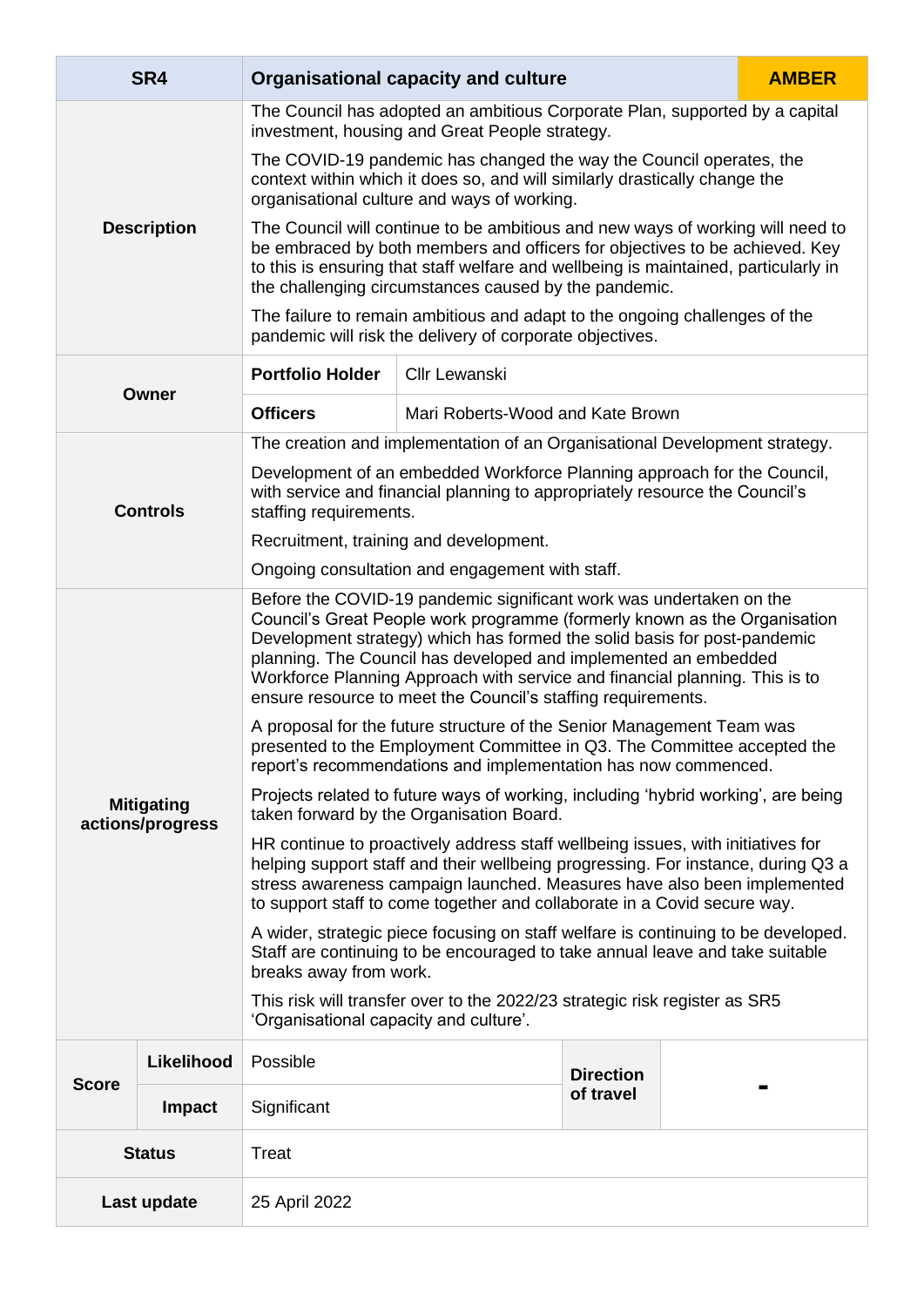<span id="page-8-1"></span><span id="page-8-0"></span>

| SR <sub>5</sub>                                                                                                                                            | <b>Economic prosperity</b>                                                                                                                                                                                                                                                                                                                                                                                                          |                                                                                                                                                                                                                                                                                                                                                                                                                | <b>RED</b> |  |
|------------------------------------------------------------------------------------------------------------------------------------------------------------|-------------------------------------------------------------------------------------------------------------------------------------------------------------------------------------------------------------------------------------------------------------------------------------------------------------------------------------------------------------------------------------------------------------------------------------|----------------------------------------------------------------------------------------------------------------------------------------------------------------------------------------------------------------------------------------------------------------------------------------------------------------------------------------------------------------------------------------------------------------|------------|--|
|                                                                                                                                                            | A prosperous economy is essential for the wellbeing of the borough, creating<br>employment and wealth that benefits local people and businesses. The COVID-<br>19 pandemic has resulted in significant negative impacts upon the economy,<br>which will continue to be felt for some time.                                                                                                                                          |                                                                                                                                                                                                                                                                                                                                                                                                                |            |  |
| <b>Description</b>                                                                                                                                         | Prevailing economic conditions have a direct impact on the Council's financial<br>position and likewise impacts upon the demand for Council services, particularly<br>in terms of income derived from fees and charges and the collection of monies<br>owed. Challenging financial circumstances for residents may also increase their<br>reliance on Council services.                                                             |                                                                                                                                                                                                                                                                                                                                                                                                                |            |  |
| <b>Portfolio Holder</b><br><b>Cllrs Humphreys and Schofield</b><br>Owner<br>Luci Mould, Mari Roberts-Wood, Pat Main and Simon<br><b>Officers</b><br>Bland. |                                                                                                                                                                                                                                                                                                                                                                                                                                     |                                                                                                                                                                                                                                                                                                                                                                                                                |            |  |
|                                                                                                                                                            |                                                                                                                                                                                                                                                                                                                                                                                                                                     |                                                                                                                                                                                                                                                                                                                                                                                                                |            |  |
| <b>Controls</b>                                                                                                                                            | Our Business Engagement Team provides a range of support, advice and<br>networking opportunities for local businesses, allowing the Council to receive<br>feedback on economic performance and conditions.                                                                                                                                                                                                                          |                                                                                                                                                                                                                                                                                                                                                                                                                |            |  |
|                                                                                                                                                            | Controls relating to the Council's financial position are summarised in SR2.                                                                                                                                                                                                                                                                                                                                                        |                                                                                                                                                                                                                                                                                                                                                                                                                |            |  |
|                                                                                                                                                            | The gradual easing of the government's Covid-19 restrictions resulted in a<br>marked uptick in economic activity earlier in the financial year, with the UK<br>economy growing beyond its pre-pandemic size at the end of 2021. Underlying<br>wage growth picked up given tight labour market conditions.                                                                                                                           |                                                                                                                                                                                                                                                                                                                                                                                                                |            |  |
|                                                                                                                                                            | However, consumer price inflation has risen significantly across the world,<br>including the UK where the consumer price index is forecast by the Bank of<br>England's Monetary Policy Committee to reach 7.25% in April 2022. Consumer<br>prices are rising due to sharp increases in global energy and commodity prices<br>as well as tradable goods prices, the latter due to global supply chain disruption<br>and bottlenecks. |                                                                                                                                                                                                                                                                                                                                                                                                                |            |  |
| <b>Mitigating</b><br>actions/progress                                                                                                                      | The UK's GDP growth has therefore slowed to subdued rates, attributed by the<br>Bank of England to rising prices negatively impacting on income and spending.<br>Inflationary pressures therefore threaten negative effects on the national and<br>local economy which, in addition to affecting residents, will impact upon the<br>Council's financial position.                                                                   |                                                                                                                                                                                                                                                                                                                                                                                                                |            |  |
|                                                                                                                                                            | The latter notwithstanding, at the end of Q4 the local employment picture was<br>healthy, with unemployment and youth unemployment falling. The Council's<br>Economic Prosperity team will continue to closely monitor these trends into the<br>new financial year. The 'R&B Works' project continues to highlight local<br>employment opportunities for residents.                                                                 |                                                                                                                                                                                                                                                                                                                                                                                                                |            |  |
|                                                                                                                                                            | On 3 February 2022 the Chancellor announced that council taxpayers who live<br>in a band A to D property will receive a one-off payment of £150 to support them<br>with rising energy costs. The Council has administered this scheme on behalf of<br>the government, with payments beginning to be made in April 2022.                                                                                                             |                                                                                                                                                                                                                                                                                                                                                                                                                |            |  |
|                                                                                                                                                            |                                                                                                                                                                                                                                                                                                                                                                                                                                     | The Council continues to administer the government's Household Support Fund.<br>The first tranche of the scheme allocated the Council £382,000. This was used<br>to support over 4,000 vulnerable households with accessing food and heating<br>their homes. The Council also used the funds to support our voluntary sector<br>partners and households to prevent homelessness. At the end of the quarter the |            |  |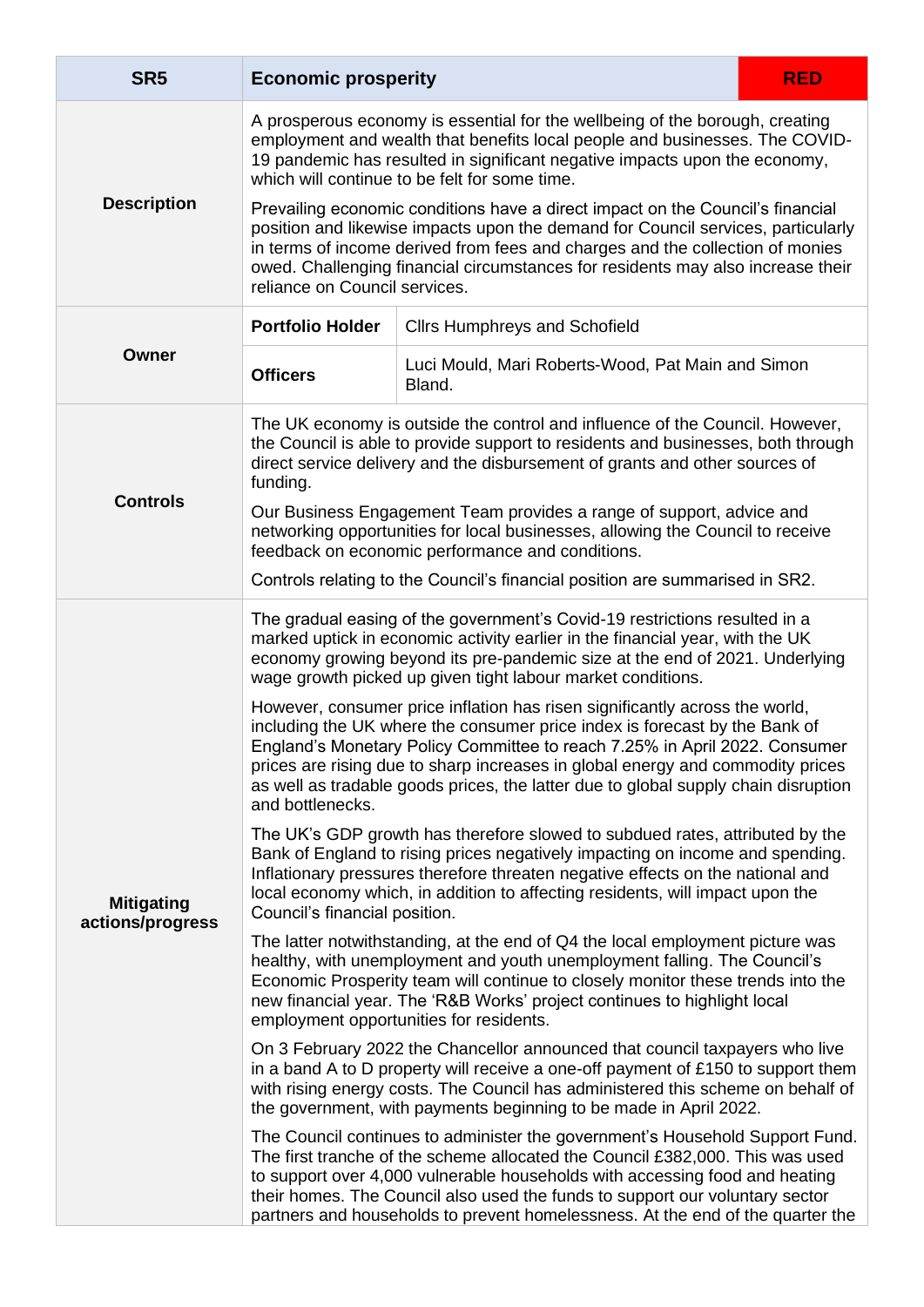| SR <sub>5</sub> |               | <b>Economic prosperity</b><br>RED                                                                                                                                                                             |                  |  |  |
|-----------------|---------------|---------------------------------------------------------------------------------------------------------------------------------------------------------------------------------------------------------------|------------------|--|--|
|                 |               | government announced the continuation of the scheme, with a further £500<br>million made available to local authorities across the country.                                                                   |                  |  |  |
|                 |               | During the year the Council also administered a number of grants to businesses<br>on behalf of the government, including: the Omicron Hospitality and Leisure<br>Grant and the Additional Restrictions Grant. |                  |  |  |
|                 |               | This risk will transfer over to the 2022/23 strategic risk register as SR4<br>'Challenging economic conditions for residents and businesses'.                                                                 |                  |  |  |
|                 | Likelihood    | Almost certain                                                                                                                                                                                                | <b>Direction</b> |  |  |
| <b>Score</b>    | <b>Impact</b> | Significant                                                                                                                                                                                                   | of travel        |  |  |
| <b>Status</b>   |               | Treat/Tolerate                                                                                                                                                                                                |                  |  |  |
| Last update     |               | 27 April 2022                                                                                                                                                                                                 |                  |  |  |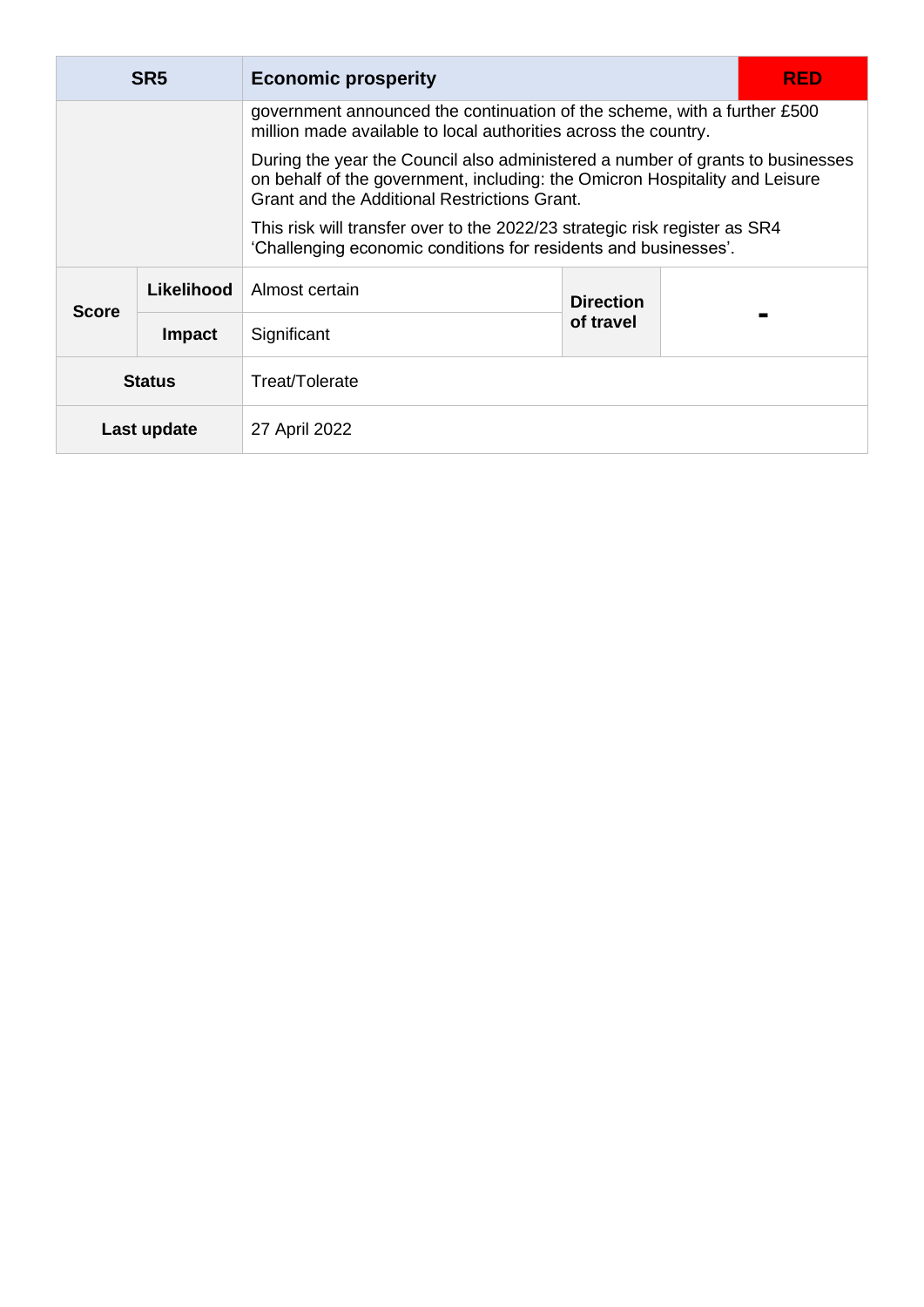<span id="page-10-1"></span><span id="page-10-0"></span>

| SR <sub>6</sub>                       | Reliance on the welfare system                                                                                                                                                                                                                                                                                                                                                                                                                                                                                                                                                                                                                                                                                                                                                                                                                                                                     |                   | <b>AMBER</b> |  |  |
|---------------------------------------|----------------------------------------------------------------------------------------------------------------------------------------------------------------------------------------------------------------------------------------------------------------------------------------------------------------------------------------------------------------------------------------------------------------------------------------------------------------------------------------------------------------------------------------------------------------------------------------------------------------------------------------------------------------------------------------------------------------------------------------------------------------------------------------------------------------------------------------------------------------------------------------------------|-------------------|--------------|--|--|
| <b>Description</b>                    | The COVID-19 pandemic has resulted in increasing numbers of residents being<br>reliant upon the welfare system as the economy is negatively impacted. This<br>increases the risk of household budgets being stretched. The latter could result<br>in an increase in cost pressures on the Council as our services are increasingly<br>relied upon.                                                                                                                                                                                                                                                                                                                                                                                                                                                                                                                                                 |                   |              |  |  |
|                                       | <b>Portfolio Holder</b>                                                                                                                                                                                                                                                                                                                                                                                                                                                                                                                                                                                                                                                                                                                                                                                                                                                                            | <b>Cllr Neame</b> |              |  |  |
| Owner                                 | Mari Roberts-Wood, Duane Kirkland, Justine Chatfield and<br><b>Officers</b><br><b>Richard Robinson</b>                                                                                                                                                                                                                                                                                                                                                                                                                                                                                                                                                                                                                                                                                                                                                                                             |                   |              |  |  |
| <b>Controls</b>                       | Increased staffing to manage legislative and welfare/benefit changes.<br>Investing in IT packages, improving processes and staff training.<br>The operation of council owned emergency accommodation.<br>Applying for government grants to fund additional support services.<br>Joint working and close collaboration with partners.<br>Increased staff resource through redeployment if required.                                                                                                                                                                                                                                                                                                                                                                                                                                                                                                 |                   |              |  |  |
|                                       | Despite challenging economic circumstances, the Council has not seen a<br>significant increase in residents approaching for support. Unemployment in the<br>borough continues to decrease and the number of residents claiming Universal<br>Credit has remained stable, although it remains higher than pre-pandemic<br>levels.<br>Earlier in the year the temporary uplift to Universal Credit ended. The impacts<br>arising from this will continue to be closely monitored, particularly in the context<br>of the wider cost of living increases as noted in SR5 above.<br>The Council continues to apply for government grants to support homeless<br>residents, or those at risk of homelessness. A further £140k has been provided<br>by the Department for Levelling Up, Housing and Communities to support<br>private renters and to accommodate and offer Covid-19 vaccinations for rough |                   |              |  |  |
| <b>Mitigating</b><br>actions/progress | sleepers.<br>As noted in SR5, the Council continues to administer the government's<br>Household Support Fund. In addition to supporting residents with accessing<br>food and energy, the Council used its share of the fund to help prevent<br>homelessness via providing rent in advance and deposits to secure new<br>tenancies, as well as paying rental arrears in some cases.                                                                                                                                                                                                                                                                                                                                                                                                                                                                                                                 |                   |              |  |  |
|                                       | Earlier in the year the Council was part of a successful cross-Surrey bid for an<br>application to the government's Changing Futures Fund. The programme aims<br>to improve outcomes for adults experiencing multiple disadvantage, including<br>combinations of homelessness, substance misuse, mental health issues,<br>domestic abuse and contact with the criminal justice system. The bid was<br>awarded £2.8 million to be spent in Surrey over a three-year period.                                                                                                                                                                                                                                                                                                                                                                                                                         |                   |              |  |  |
|                                       | The trends of increased complex homelessness cases and larger households<br>being placed into temporary emergency accommodation continues. The<br>Council's Housing team continues to work successfully in preventing and<br>relieving homelessness in the borough.                                                                                                                                                                                                                                                                                                                                                                                                                                                                                                                                                                                                                                |                   |              |  |  |
|                                       | Within the borough there is a lack of affordable move on homes for larger<br>households, both in the social and private rented sector. To help combat this, in<br>March 2022 the Executive agreed a £500,000 grant to Raven Housing Trust to<br>support the delivery of 23 social rented homes in Tadworth. The Council's<br>Wheatley Court development at Cromwell Road, Redhill will also be retained by<br>the Council and let at affordable rent levels.                                                                                                                                                                                                                                                                                                                                                                                                                                       |                   |              |  |  |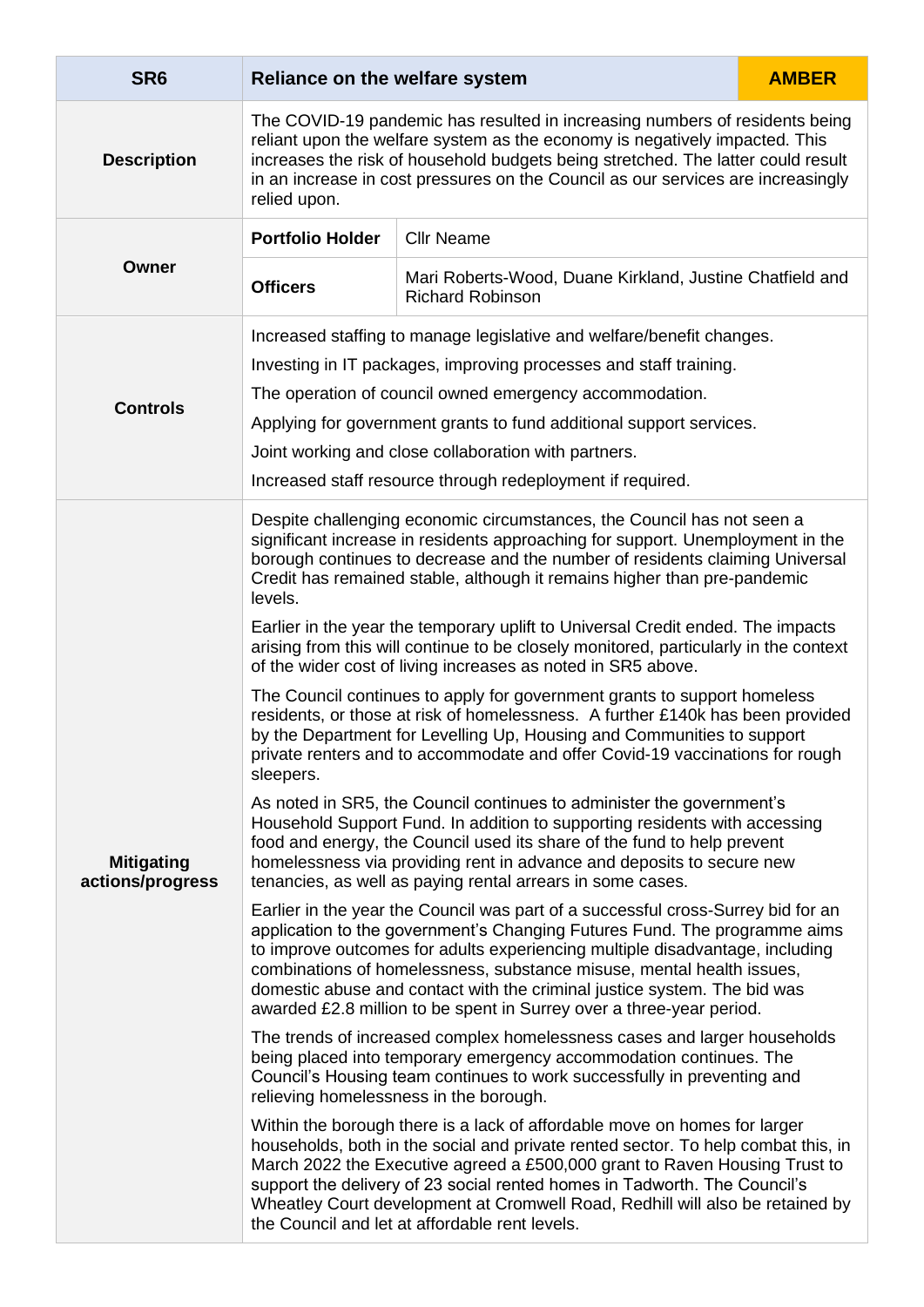|               | SR <sub>6</sub> | Reliance on the welfare system                                                                                                                                                                                                                                                                                                                                                                                                                                                                                                 |                  |  | <b>AMBER</b> |  |
|---------------|-----------------|--------------------------------------------------------------------------------------------------------------------------------------------------------------------------------------------------------------------------------------------------------------------------------------------------------------------------------------------------------------------------------------------------------------------------------------------------------------------------------------------------------------------------------|------------------|--|--------------|--|
|               |                 | Additionally, Council officers regularly negotiate with developers on all section<br>106 sites to help ensure affordable housing delivery.                                                                                                                                                                                                                                                                                                                                                                                     |                  |  |              |  |
|               |                 | The Council has also secured grant funding from Homes England towards four<br>one-bedroom properties in Lee St Horley, which are currently under<br>development.                                                                                                                                                                                                                                                                                                                                                               |                  |  |              |  |
|               |                 | Following an increase during the height of the Covid-19 pandemic, the Council's<br>Money Support service has seen referrals return to more 'normal' pre-pandemic<br>levels. It is possible, however, that the rising cost of living will result in increased<br>referrals. Additional resourcing has been identified to support the service if<br>necessary. The Council also facilitates closer collaboration between the various<br>other money and debt advice services operating in the borough.                           |                  |  |              |  |
|               |                 | The Council continues to provide a scaled back Covid-19 welfare offer to<br>residents. Consideration is continuing to be given to the provision of a pilot<br>scheme to support residents with ongoing welfare needs and who do not meet<br>the threshold of adult social care. Over the 2021/22 year the Council has<br>provided over £180,000 (grant money), in loans and grants to help nearly 100<br>households stay in their rented homes when at threat of homelessness or<br>secure alternative affordable rented homes |                  |  |              |  |
|               |                 | The Council continues to closely liaise with voluntary sector partners and to<br>participate in the Surrey wide fuel poverty group, which will look to reduce<br>incidents of and support residents at risk of fuel poverty. The Council<br>administers grants to eligible householders to help them insulate their homes.<br>The Council also provides grants to local voluntary sector organisations to<br>provide utilities top-ups to residents living in fuel poverty.                                                    |                  |  |              |  |
|               |                 | The Council is supporting those affected by food poverty in the borough by<br>facilitating food club initiatives. Food clubs support residents experiencing<br>financial hardship with access to food and basic supplies. They can help provide<br>a sustainable solution to food poverty and reduce the need to use emergency<br>food banks.                                                                                                                                                                                  |                  |  |              |  |
|               |                 | Last year the Council launched the East Surrey Work Local Youth Hub. The Hub<br>supports young residents in receipt of Universal Credit through providing access<br>to a wide range of coaching, mentoring and soft skills development<br>opportunities, tailored to meet their career aspirations. The Council was notified<br>by the Department for Work and Pensions that funding for another twelve<br>months of the scheme has been agreed in principle through to Q3 2022/23.                                            |                  |  |              |  |
|               |                 | Due to the close alignment of this risk with SR5 'Economic prosperity', it is<br>recommended that this risk be closed in Q4 2021/22 and therefore not carry<br>over to the 2022/23 strategic risk register. This approach was endorsed by the<br>Executive in Q3 2021/22 reporting where the 2022/23 risks were agreed.                                                                                                                                                                                                        |                  |  |              |  |
|               |                 | As such, for Q1 2022/23 the risk description of SR5 'Economic prosperity' has<br>been updated and approved by the Executive. As noted above, from Q1<br>2022/23 it will be covered under 'Challenging economic conditions for residents<br>and businesses'.                                                                                                                                                                                                                                                                    |                  |  |              |  |
|               | Likelihood      | More than likely                                                                                                                                                                                                                                                                                                                                                                                                                                                                                                               | <b>Direction</b> |  |              |  |
| <b>Score</b>  | <b>Impact</b>   | Moderate                                                                                                                                                                                                                                                                                                                                                                                                                                                                                                                       | of travel        |  |              |  |
| <b>Status</b> |                 | Close                                                                                                                                                                                                                                                                                                                                                                                                                                                                                                                          |                  |  |              |  |
| Last update   |                 | 26 April 2022                                                                                                                                                                                                                                                                                                                                                                                                                                                                                                                  |                  |  |              |  |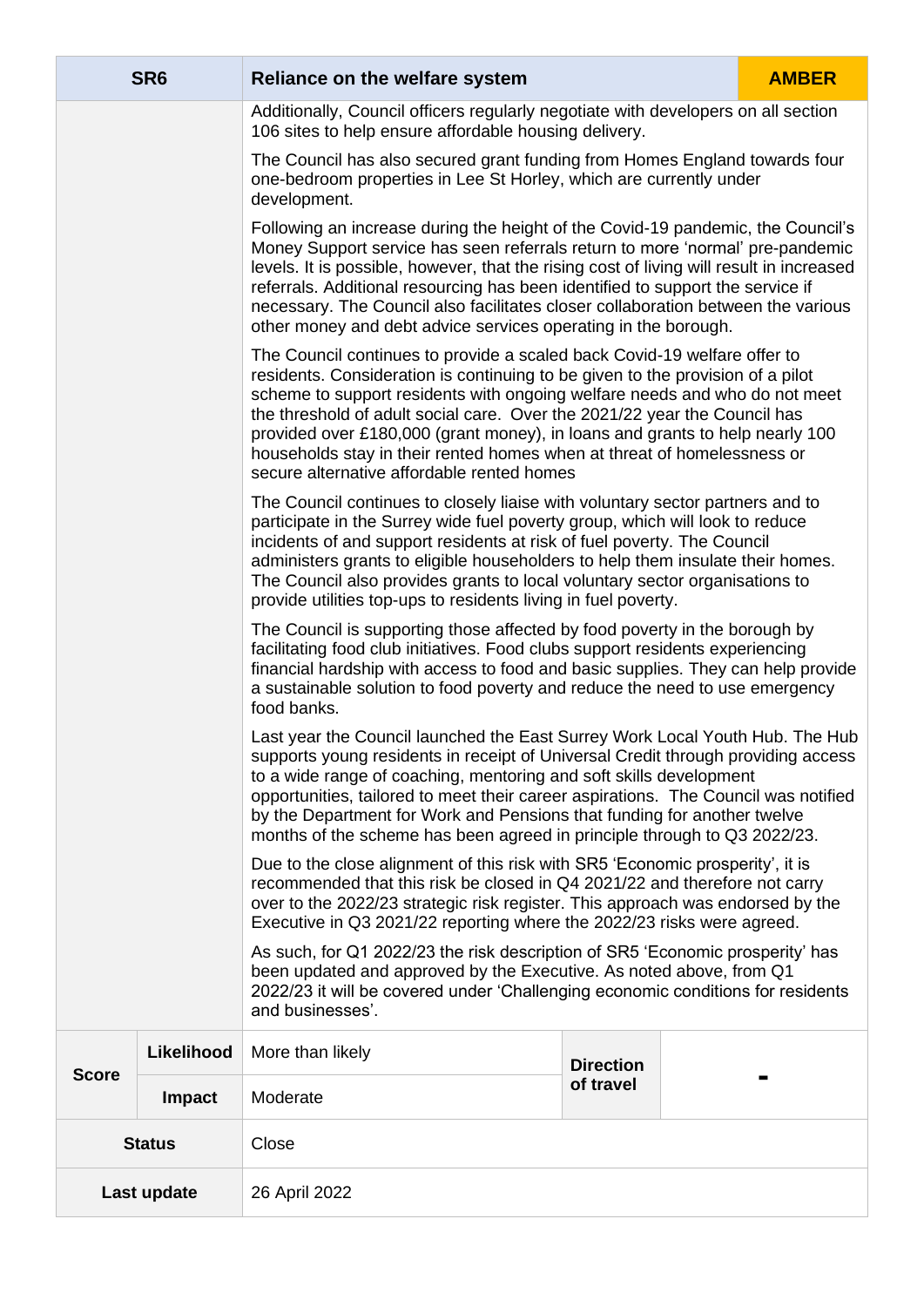<span id="page-12-1"></span><span id="page-12-0"></span>

|               | SR7                | <b>Cyber security</b>                                                                                                                                                                                                                                                                                                                                                                                |                                                                                                                                                                 |                  | <b>AMBER</b> |  |  |
|---------------|--------------------|------------------------------------------------------------------------------------------------------------------------------------------------------------------------------------------------------------------------------------------------------------------------------------------------------------------------------------------------------------------------------------------------------|-----------------------------------------------------------------------------------------------------------------------------------------------------------------|------------------|--------------|--|--|
|               |                    | Organisations are at an ever-increasing risk of cyber-attack as the use of digital<br>systems and technologies increases, particularly as home working has become<br>the norm in response to the COVID-19 pandemic.                                                                                                                                                                                  |                                                                                                                                                                 |                  |              |  |  |
|               | <b>Description</b> | More sophisticated attacks and new variants of malicious software underscore<br>the risk of corporate defences being compromised.                                                                                                                                                                                                                                                                    |                                                                                                                                                                 |                  |              |  |  |
|               |                    | delivery of services.                                                                                                                                                                                                                                                                                                                                                                                | The effects of a cyber-attack are wide and varied though at their worst could<br>result in data destruction and theft, as well as significant disruption to the |                  |              |  |  |
|               |                    | <b>Portfolio Holder</b>                                                                                                                                                                                                                                                                                                                                                                              | Cllr Lewanski                                                                                                                                                   |                  |              |  |  |
|               | Owner              | <b>Officers</b>                                                                                                                                                                                                                                                                                                                                                                                      | Ann Slavin and Darren Wray                                                                                                                                      |                  |              |  |  |
|               |                    | ICT has in-place several layers of defences protecting core data and systems<br>from Internet and locally introduced threats. Including email scanning, internet<br>browsing controls; device and server based anti-virus software and disk<br>encryption. Virus patterns are updated regularly. Firewalls are placed at points<br>on the network where external connections join the local network. |                                                                                                                                                                 |                  |              |  |  |
|               | <b>Controls</b>    | Implementation of a new ICT strategy to further enhance the Council's network<br>resilience and cyber security capabilities.                                                                                                                                                                                                                                                                         |                                                                                                                                                                 |                  |              |  |  |
|               |                    | Contract with NCCGroup, a cyber security specialist organisation for the<br>investigation and resolution of any cyber security incidents.                                                                                                                                                                                                                                                            |                                                                                                                                                                 |                  |              |  |  |
|               |                    | Regular testing of Council staff as well as a programme of cyber security<br>training.                                                                                                                                                                                                                                                                                                               |                                                                                                                                                                 |                  |              |  |  |
|               |                    | Internal audit – undertaking reviews into the Council's cyber security defences.                                                                                                                                                                                                                                                                                                                     |                                                                                                                                                                 |                  |              |  |  |
|               |                    | The ICT service has put in place a service level agreement (SLA) with the<br>NCCGroup, who work on behalf of the Cabinet Office on heightening cyber<br>security across local government. The SLA provides support and instant access<br>to the NCCGroup's expertise in the event of a cyber security incident.                                                                                      |                                                                                                                                                                 |                  |              |  |  |
|               | <b>Mitigating</b>  | A proposal for significant enhancements to the Council's cyber security<br>capabilities was approved by the Executive and Full Council during the quarter<br>as part of the Council's new ICT strategy. Implementation of the new strategy<br>will begin in Q1 2022/23.                                                                                                                              |                                                                                                                                                                 |                  |              |  |  |
|               | actions/progress   | In 2020/21 the Council's internal auditors reviewed the Council's cyber security<br>capabilities. Implementation of the two actions arising from the review are now<br>complete.                                                                                                                                                                                                                     |                                                                                                                                                                 |                  |              |  |  |
|               |                    | Staff are continuing to be kept informed of any specific threats and are<br>continually reminded to be vigilant when opening emails or browsing websites.                                                                                                                                                                                                                                            |                                                                                                                                                                 |                  |              |  |  |
|               |                    | This risk will transfer over to the 2022/23 strategic risk register as SR8 'ICT<br>network capacity and resilience'.                                                                                                                                                                                                                                                                                 |                                                                                                                                                                 |                  |              |  |  |
|               | Likelihood         | Unlikely                                                                                                                                                                                                                                                                                                                                                                                             |                                                                                                                                                                 | <b>Direction</b> |              |  |  |
| <b>Score</b>  | <b>Impact</b>      | Significant                                                                                                                                                                                                                                                                                                                                                                                          |                                                                                                                                                                 | of travel        |              |  |  |
| <b>Status</b> |                    | Treat                                                                                                                                                                                                                                                                                                                                                                                                |                                                                                                                                                                 |                  |              |  |  |
| Last update   |                    | 20 April 2022                                                                                                                                                                                                                                                                                                                                                                                        |                                                                                                                                                                 |                  |              |  |  |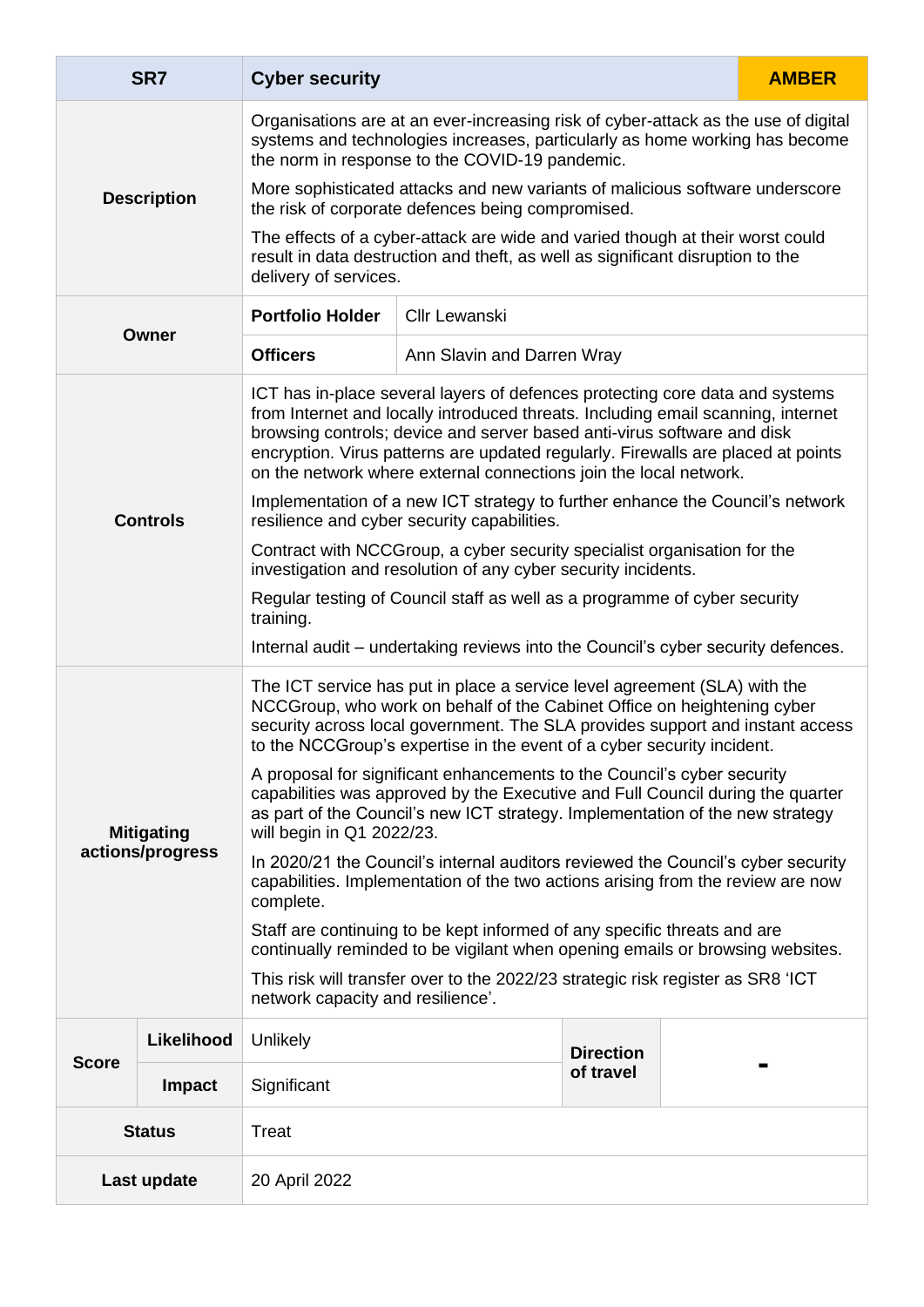<span id="page-13-1"></span><span id="page-13-0"></span>

|                   | SR <sub>8</sub>                                                                                                                                                                                                                                             | <b>Fraud</b>                                                                                                                                                                                                                                                                                                                                                                                                                     |                                    |                  | <b>AMBER</b> |  |
|-------------------|-------------------------------------------------------------------------------------------------------------------------------------------------------------------------------------------------------------------------------------------------------------|----------------------------------------------------------------------------------------------------------------------------------------------------------------------------------------------------------------------------------------------------------------------------------------------------------------------------------------------------------------------------------------------------------------------------------|------------------------------------|------------------|--------------|--|
|                   | Due to the wide range of activities undertaken by the Council, there is a risk of<br>fraud being committed. The latter is exacerbated by the new areas of activity<br><b>Description</b><br>which the Council has launched following the COVID-19 pandemic. |                                                                                                                                                                                                                                                                                                                                                                                                                                  |                                    |                  |              |  |
| Owner             |                                                                                                                                                                                                                                                             | <b>Portfolio Holder</b>                                                                                                                                                                                                                                                                                                                                                                                                          | <b>Cllr Schofield</b>              |                  |              |  |
|                   |                                                                                                                                                                                                                                                             | <b>Officers</b>                                                                                                                                                                                                                                                                                                                                                                                                                  | Mari Roberts-Wood and Simon Rosser |                  |              |  |
|                   |                                                                                                                                                                                                                                                             | The Council maintains robust control measures to protect public funds from<br>fraudulent activity. This includes the Counter Fraud, Corruption and Bribery<br>Policy, Whistleblowing Policy and Prosecution Policies.                                                                                                                                                                                                            |                                    |                  |              |  |
|                   | <b>Controls</b>                                                                                                                                                                                                                                             | The Council has a Fraud and Financial Investigations Team that are proactive<br>and reactive. Investigations can be external and internal and cover all areas of<br>corporate fraud.                                                                                                                                                                                                                                             |                                    |                  |              |  |
|                   |                                                                                                                                                                                                                                                             | Staff induction also includes fraud awareness training, as well as awareness of<br>established policies and procedures.                                                                                                                                                                                                                                                                                                          |                                    |                  |              |  |
|                   |                                                                                                                                                                                                                                                             | Internal audit undertaking reviews into fraud risk areas.                                                                                                                                                                                                                                                                                                                                                                        |                                    |                  |              |  |
| <b>Mitigating</b> |                                                                                                                                                                                                                                                             | The Council's in-house fraud team has detected elevated levels of fraudulent<br>activity during 2021/22. This has arisen from new activity areas as part of the<br>pandemic response – for instance, business grants and Test and Trace<br>payments – as well as the effects of the pandemic giving rise to increased<br>attempts to commit fraud, such as in attempting to fraudulently join the Council's<br>housing register. |                                    |                  |              |  |
|                   | actions/progress                                                                                                                                                                                                                                            | The Council is making proactive fraud checks on all housing applications and<br>action will be taken where appropriate.                                                                                                                                                                                                                                                                                                          |                                    |                  |              |  |
|                   |                                                                                                                                                                                                                                                             | A staff wide fraud awareness programme has been implemented, with training<br>of the relevant teams taking place.                                                                                                                                                                                                                                                                                                                |                                    |                  |              |  |
|                   |                                                                                                                                                                                                                                                             | This risk will transfer over to the 2022/23 strategic risk register as SR9 'Fraud'.                                                                                                                                                                                                                                                                                                                                              |                                    |                  |              |  |
| <b>Score</b>      | Likelihood                                                                                                                                                                                                                                                  | More than likely                                                                                                                                                                                                                                                                                                                                                                                                                 |                                    | <b>Direction</b> |              |  |
|                   | <b>Impact</b>                                                                                                                                                                                                                                               | Moderate                                                                                                                                                                                                                                                                                                                                                                                                                         |                                    | of travel        |              |  |
| <b>Status</b>     |                                                                                                                                                                                                                                                             | <b>Treat</b>                                                                                                                                                                                                                                                                                                                                                                                                                     |                                    |                  |              |  |
| Last update       |                                                                                                                                                                                                                                                             | 19 April 2022                                                                                                                                                                                                                                                                                                                                                                                                                    |                                    |                  |              |  |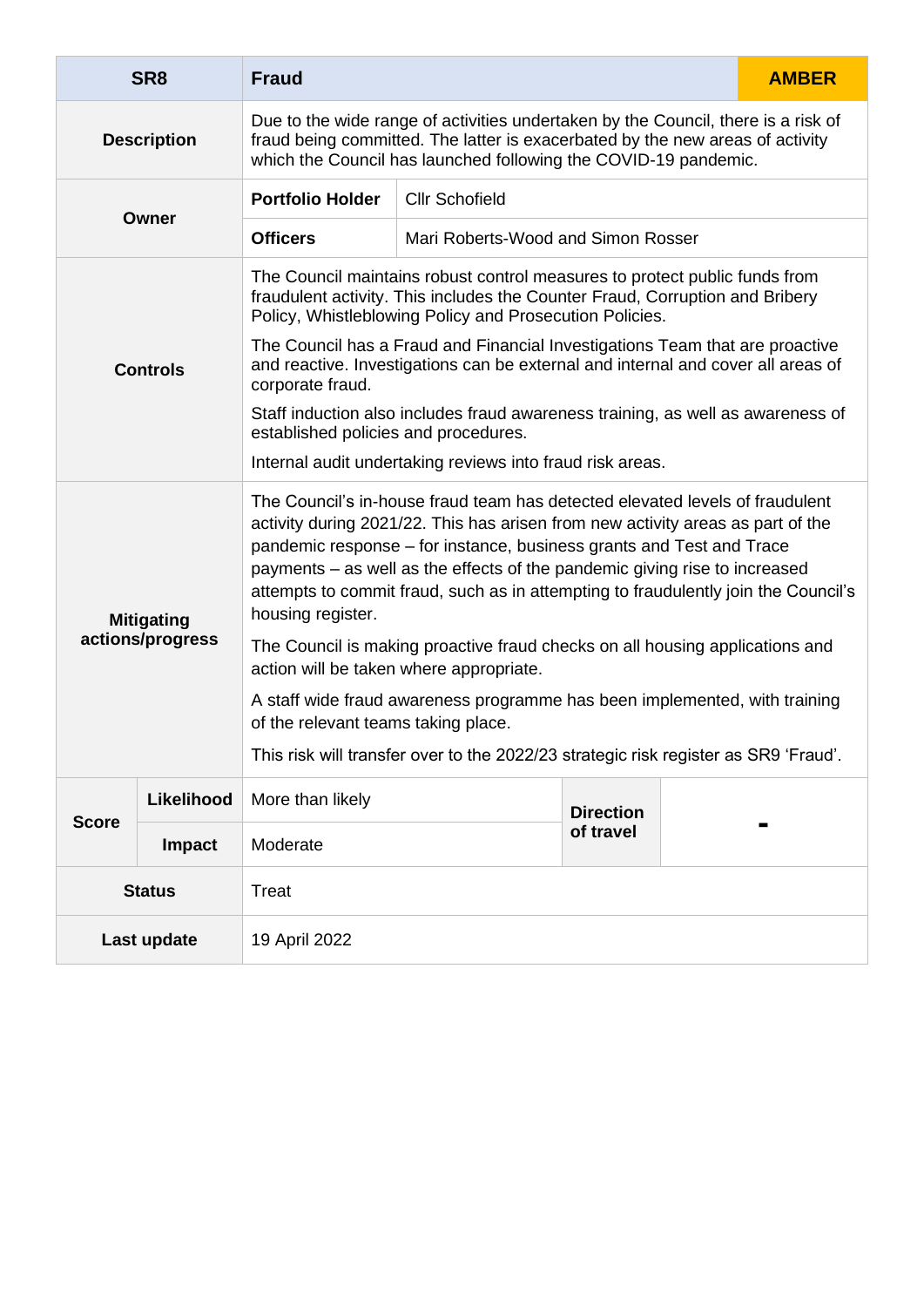<span id="page-14-1"></span><span id="page-14-0"></span>

|                    | SR9                                   | <b>Marketfield Way</b>                                                                                                                                                                                                                                                                                                                                                                                                      |                                                                                                                                                                                                             |                  | <b>AMBER</b> |  |
|--------------------|---------------------------------------|-----------------------------------------------------------------------------------------------------------------------------------------------------------------------------------------------------------------------------------------------------------------------------------------------------------------------------------------------------------------------------------------------------------------------------|-------------------------------------------------------------------------------------------------------------------------------------------------------------------------------------------------------------|------------------|--------------|--|
| <b>Description</b> |                                       | Marketfield Way is a major place delivery project for the Council and is critical to<br>shaping Redhill and ensuring the town's continued vitality. It will also generate<br>income which can be reinvested in Council services.                                                                                                                                                                                            |                                                                                                                                                                                                             |                  |              |  |
|                    |                                       |                                                                                                                                                                                                                                                                                                                                                                                                                             | The ongoing economic fallout of the COVID-19 pandemic may have negative<br>impacts on this development, particularly with regards to securing commercial<br>tenants and its consequent financial viability. |                  |              |  |
| Owner              |                                       | <b>Portfolio Holder</b>                                                                                                                                                                                                                                                                                                                                                                                                     | Cllr Biggs                                                                                                                                                                                                  |                  |              |  |
|                    |                                       | <b>Officers</b>                                                                                                                                                                                                                                                                                                                                                                                                             | Luci Mould and Peter Boarder                                                                                                                                                                                |                  |              |  |
|                    |                                       | The terms within the building contract includes measures to minimise financial<br>risks, including those related to Covid-19, to the Council. Similar protection<br>provisions have been included in key contracts associated with the development<br>to minimise risk.                                                                                                                                                     |                                                                                                                                                                                                             |                  |              |  |
|                    |                                       | costs.                                                                                                                                                                                                                                                                                                                                                                                                                      | The main build contract with Vinci reduces financial risk by fixing outstanding                                                                                                                             |                  |              |  |
|                    | <b>Controls</b>                       | Regular meetings with the external development managers. The development<br>managers provide a monthly report highlighting any risks and issues for<br>management attention.                                                                                                                                                                                                                                                |                                                                                                                                                                                                             |                  |              |  |
|                    |                                       | Rigorous change management processes have been put into place.                                                                                                                                                                                                                                                                                                                                                              |                                                                                                                                                                                                             |                  |              |  |
|                    |                                       | A flexibility-of-use methodology has been adopted for Marketfield Way's<br>commercial units.                                                                                                                                                                                                                                                                                                                                |                                                                                                                                                                                                             |                  |              |  |
|                    |                                       | Grant funding from the Local Enterprise Partnership.                                                                                                                                                                                                                                                                                                                                                                        |                                                                                                                                                                                                             |                  |              |  |
|                    |                                       | Advanced ordering of materials to prevent delays.                                                                                                                                                                                                                                                                                                                                                                           |                                                                                                                                                                                                             |                  |              |  |
|                    |                                       | Good progress is continuing to be made in delivering the scheme at Marketfield<br>Way with full completion now expected to take place in August 2022.                                                                                                                                                                                                                                                                       |                                                                                                                                                                                                             |                  |              |  |
|                    |                                       | A cinema operator for the scheme has now been selected, with an agreement<br>for lease being entered into at the close of Q3. As of the end of Q4 the Council<br>continues to make good progress in securing tenants for the commercial units<br>with offers made on 7 out of 8 units.                                                                                                                                      |                                                                                                                                                                                                             |                  |              |  |
|                    | <b>Mitigating</b><br>actions/progress | In response to a study into Marketfield Way's market catchment, the scheme<br>has been rebranded and is now known as 'The Rise'. The new branding has<br>been effective in securing tenants for the commercial units.                                                                                                                                                                                                       |                                                                                                                                                                                                             |                  |              |  |
|                    |                                       | As good progress is being made in completing and letting the scheme, it is<br>recommended that this risk be closed in Q4 2021/22 reporting with the residual<br>risk managed under business-as-usual arrangements in accordance with the<br>Council's project and risk management frameworks. This approach was<br>endorsed by the Executive in Q3 2021/22 reporting when the strategic risks for<br>2022/23 were approved. |                                                                                                                                                                                                             |                  |              |  |
| <b>Score</b>       | Likelihood                            | Possible                                                                                                                                                                                                                                                                                                                                                                                                                    |                                                                                                                                                                                                             | <b>Direction</b> |              |  |
|                    | <b>Impact</b>                         | Significant                                                                                                                                                                                                                                                                                                                                                                                                                 |                                                                                                                                                                                                             | of travel        |              |  |
| <b>Status</b>      |                                       | Close                                                                                                                                                                                                                                                                                                                                                                                                                       |                                                                                                                                                                                                             |                  |              |  |
| Last update        |                                       | 7 April 2022                                                                                                                                                                                                                                                                                                                                                                                                                |                                                                                                                                                                                                             |                  |              |  |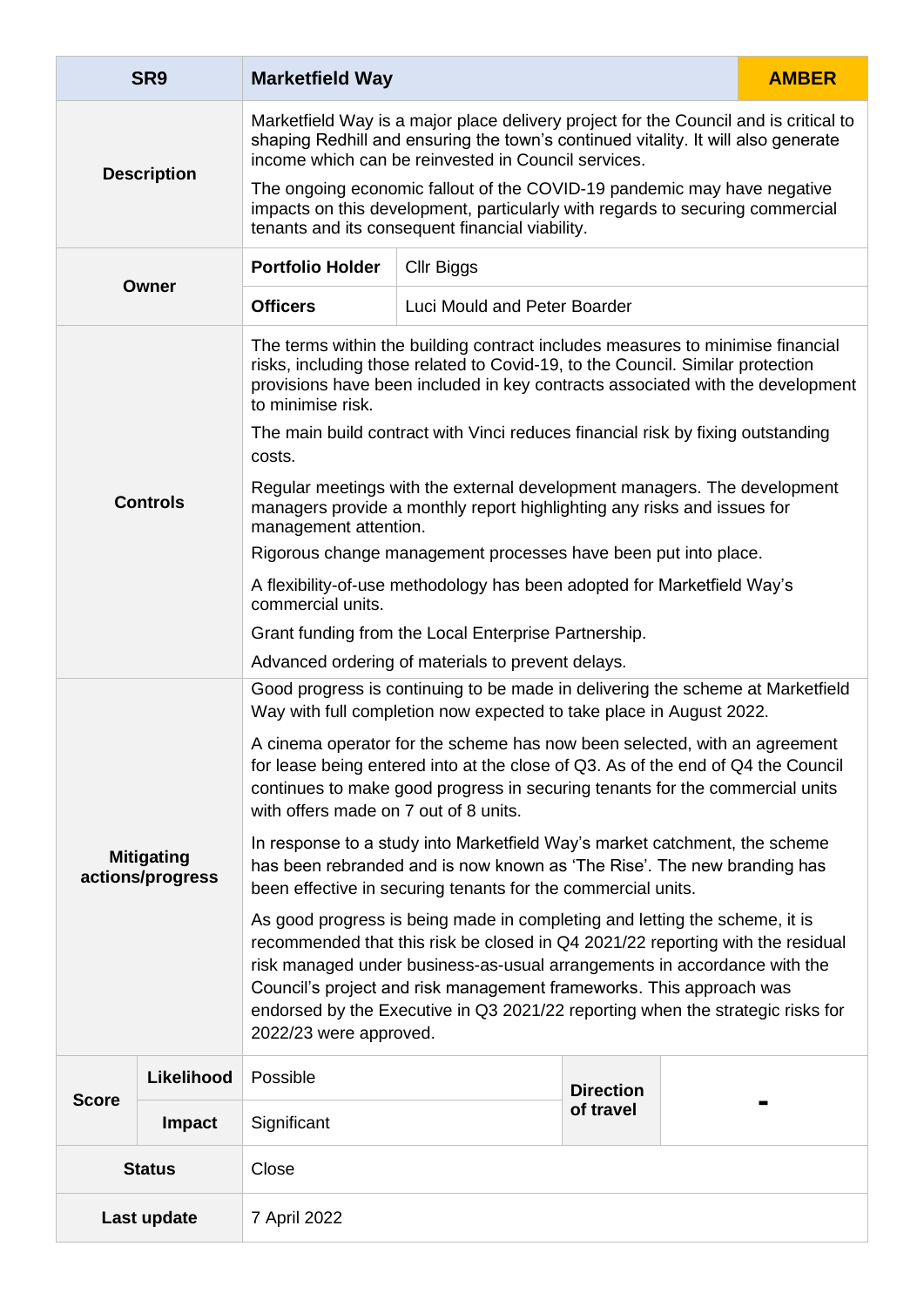<span id="page-15-1"></span><span id="page-15-0"></span>

|                                       | <b>SR10</b>        | <b>Gatwick Airport</b>                                                                                                                                                                                                                                                                                                                                                                                                                                                                                                                                                                                                                                                                                                                                                                                                                                                                                                                                                                                                                            |                            |                  |  | <b>AMBER</b> |  |
|---------------------------------------|--------------------|---------------------------------------------------------------------------------------------------------------------------------------------------------------------------------------------------------------------------------------------------------------------------------------------------------------------------------------------------------------------------------------------------------------------------------------------------------------------------------------------------------------------------------------------------------------------------------------------------------------------------------------------------------------------------------------------------------------------------------------------------------------------------------------------------------------------------------------------------------------------------------------------------------------------------------------------------------------------------------------------------------------------------------------------------|----------------------------|------------------|--|--------------|--|
|                                       |                    | The COVID-19 pandemic will continue to negatively impact on Gatwick airport.<br>The outbreak has seen a large reduction in air travel which can be expected to<br>continue for the foreseeable future due to the negative economic outlook and<br>ongoing global travel restrictions.                                                                                                                                                                                                                                                                                                                                                                                                                                                                                                                                                                                                                                                                                                                                                             |                            |                  |  |              |  |
|                                       | <b>Description</b> | As a key local employer the financial position of the airport will affect local<br>employment, which may result in an increased number of residents seeking<br>support from the Council.                                                                                                                                                                                                                                                                                                                                                                                                                                                                                                                                                                                                                                                                                                                                                                                                                                                          |                            |                  |  |              |  |
|                                       |                    | Moreover, despite the negative economic outlook, Gatwick Airport have<br>indicated that they will continue to pursue their previously announced expansion<br>plans. An intensification or expansion of Gatwick has attendant local<br>environmental and infrastructural risks.                                                                                                                                                                                                                                                                                                                                                                                                                                                                                                                                                                                                                                                                                                                                                                    |                            |                  |  |              |  |
|                                       |                    | <b>Portfolio Holder</b>                                                                                                                                                                                                                                                                                                                                                                                                                                                                                                                                                                                                                                                                                                                                                                                                                                                                                                                                                                                                                           | <b>Cllr Humphreys</b>      |                  |  |              |  |
| Owner                                 |                    | <b>Officers</b>                                                                                                                                                                                                                                                                                                                                                                                                                                                                                                                                                                                                                                                                                                                                                                                                                                                                                                                                                                                                                                   | Luci Mould and Simon Bland |                  |  |              |  |
| <b>Controls</b>                       |                    | This risk is largely outside of the Council's control and is dependent on any<br>possible support provided by the government to the aviation sector and the<br>commercial decisions made by private companies.<br>However, where possible the Council will regularly liaise with relevant parties to<br>understand any possible upcoming impacts, both in relation to the ongoing<br>impacts of Covid-19 and expansion.                                                                                                                                                                                                                                                                                                                                                                                                                                                                                                                                                                                                                           |                            |                  |  |              |  |
| <b>Mitigating</b><br>actions/progress |                    | The situation at Gatwick continues to be monitored. Flight levels have grown<br>considerably as international travel restrictions have been lifted. As such,<br>Gatwick Airport's operations have largely returned to normal, with further flight<br>growth expected into the next financial year.<br>Gatwick continues to pursue its plans for expansion. During Q3 the Council<br>responded to a consultation in advance of the airport's application for a<br>development consent order, which is expected to be made towards the end of<br>2022. The outcome of the consultation is not currently known, though is<br>expected in Q1-Q2 2022/23.<br>Given that Gatwick's operations have returned to near normal levels and with<br>further growth expected, this element of the risk will not transfer over to the<br>2022/23 strategic risk register. As such, the 2022/23 strategic risk on Gatwick<br>Airport (SR10) will focus on Gatwick's plans for expansion. This approach was<br>endorsed by the Executive in Q3 2021/22 reporting. |                            |                  |  |              |  |
| <b>Score</b>                          | Likelihood         | Possible                                                                                                                                                                                                                                                                                                                                                                                                                                                                                                                                                                                                                                                                                                                                                                                                                                                                                                                                                                                                                                          |                            | <b>Direction</b> |  |              |  |
|                                       | <b>Impact</b>      | Moderate                                                                                                                                                                                                                                                                                                                                                                                                                                                                                                                                                                                                                                                                                                                                                                                                                                                                                                                                                                                                                                          |                            | of travel        |  |              |  |
| <b>Status</b>                         |                    | Tolerate/Treat                                                                                                                                                                                                                                                                                                                                                                                                                                                                                                                                                                                                                                                                                                                                                                                                                                                                                                                                                                                                                                    |                            |                  |  |              |  |
| Last update                           |                    | 27 April 2022                                                                                                                                                                                                                                                                                                                                                                                                                                                                                                                                                                                                                                                                                                                                                                                                                                                                                                                                                                                                                                     |                            |                  |  |              |  |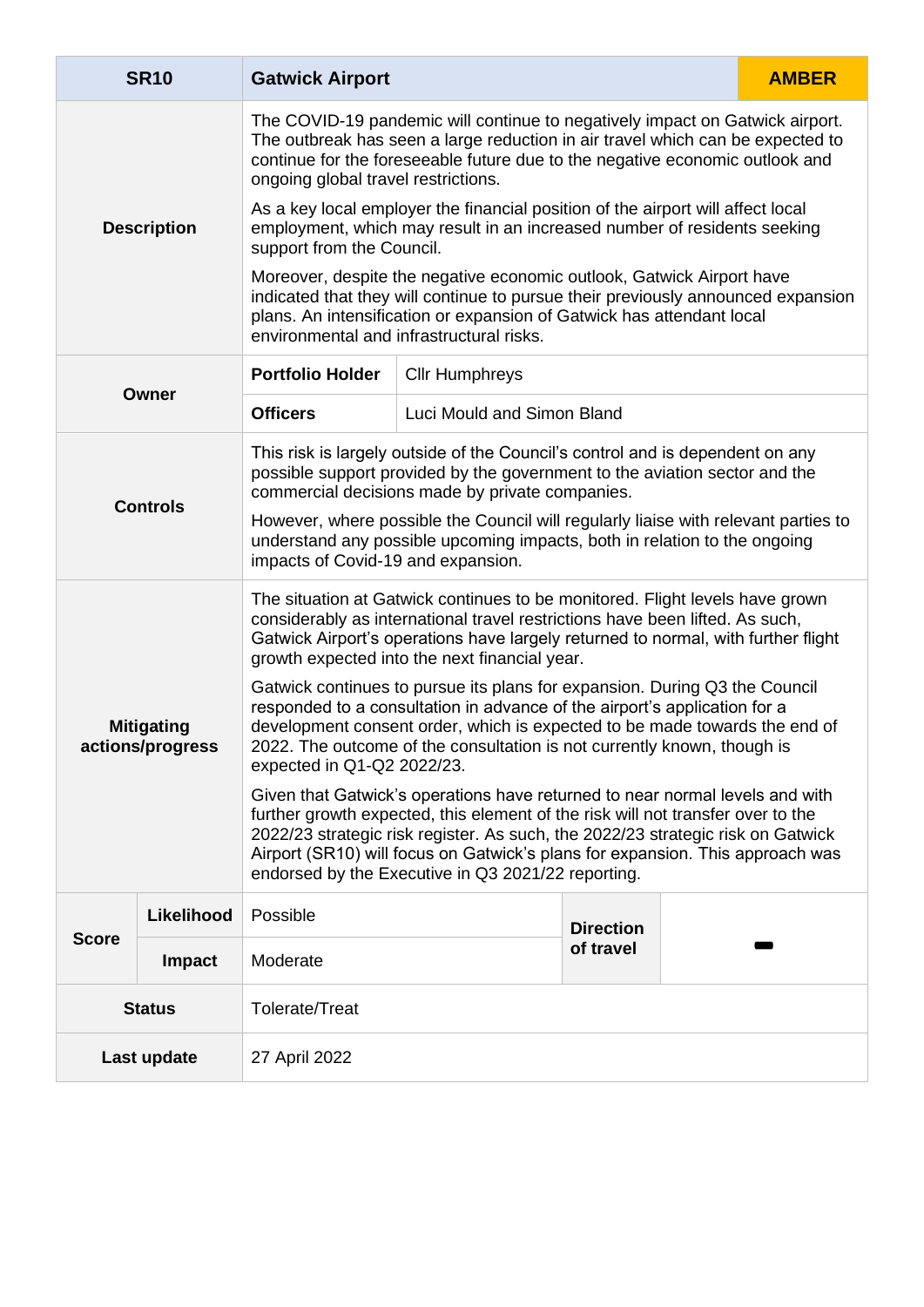<span id="page-16-0"></span>

|                                       | <b>SR11</b>     | Reform of the planning system                                                                                                                                                                                                                                                                            |                                                                                 |                  |  | <b>CLOSED</b> |
|---------------------------------------|-----------------|----------------------------------------------------------------------------------------------------------------------------------------------------------------------------------------------------------------------------------------------------------------------------------------------------------|---------------------------------------------------------------------------------|------------------|--|---------------|
| <b>Description</b>                    |                 | Following the publication of the 'Planning for the Future' white paper, the<br>government is consulting on changes to planning system.                                                                                                                                                                   |                                                                                 |                  |  |               |
|                                       |                 | Whilst the proposals are at an early stage, the current White Paper proposes<br>increasing the threshold at which affordable housing is required from<br>developments from 10 units to 40 or 50.                                                                                                         |                                                                                 |                  |  |               |
|                                       |                 | Given the large number of developments in the borough offering 11-40 homes,<br>the increase in the threshold to 40 would reduce RBBC's delivery of affordable<br>housing by up to approximately 60%.                                                                                                     |                                                                                 |                  |  |               |
|                                       |                 | the borough.                                                                                                                                                                                                                                                                                             | This change could therefore negatively impact delivery of affordable housing in |                  |  |               |
|                                       |                 | <b>Portfolio Holder</b>                                                                                                                                                                                                                                                                                  | Cllr Biggs                                                                      |                  |  |               |
| <b>Owner</b>                          |                 | <b>Officers</b>                                                                                                                                                                                                                                                                                          | Luci Mould and Andrew Benson                                                    |                  |  |               |
|                                       | <b>Controls</b> | Respond to the government's consultation as it develops and as additional<br>rounds of consultation are issued.                                                                                                                                                                                          |                                                                                 |                  |  |               |
|                                       |                 | To continue to pursue the delivery of affordable housing as detailed in the<br>Council's housing strategy.                                                                                                                                                                                               |                                                                                 |                  |  |               |
| <b>Mitigating</b><br>actions/progress |                 | In Q2 2020/21 the Council responded to the consultation by central government<br>and lodged its opposition to the white paper's proposals, principally in regard to<br>the potential loss of affordable housing in the borough. The consultation closed<br>on 29 October 2020.                           |                                                                                 |                  |  |               |
|                                       |                 | In Q1 2021/22 the government confirmed that the plan to reduce the threshold<br>for affordable homes from developments of 11 homes to 40 or 50 was being<br>abandoned, meaning that medium sized developments will still be required to<br>provide affordable housing.                                   |                                                                                 |                  |  |               |
|                                       |                 | With the plan to reduce the threshold for the provision of affordable homes<br>dropped by the government, the impact of this risk has changed. As such, in Q1<br>2021/22 reporting this risk was closed, with a new strategic risk raised to reflect<br>the current implications of the risk (see SR12). |                                                                                 |                  |  |               |
| <b>Score</b>                          | Likelihood      | N/A                                                                                                                                                                                                                                                                                                      |                                                                                 | <b>Direction</b> |  |               |
|                                       | Impact          | N/A                                                                                                                                                                                                                                                                                                      |                                                                                 | of travel        |  | N/A           |
| <b>Status</b>                         |                 | <b>Risk closed</b>                                                                                                                                                                                                                                                                                       |                                                                                 |                  |  |               |
| Last update                           |                 | 16 July 2021                                                                                                                                                                                                                                                                                             |                                                                                 |                  |  |               |